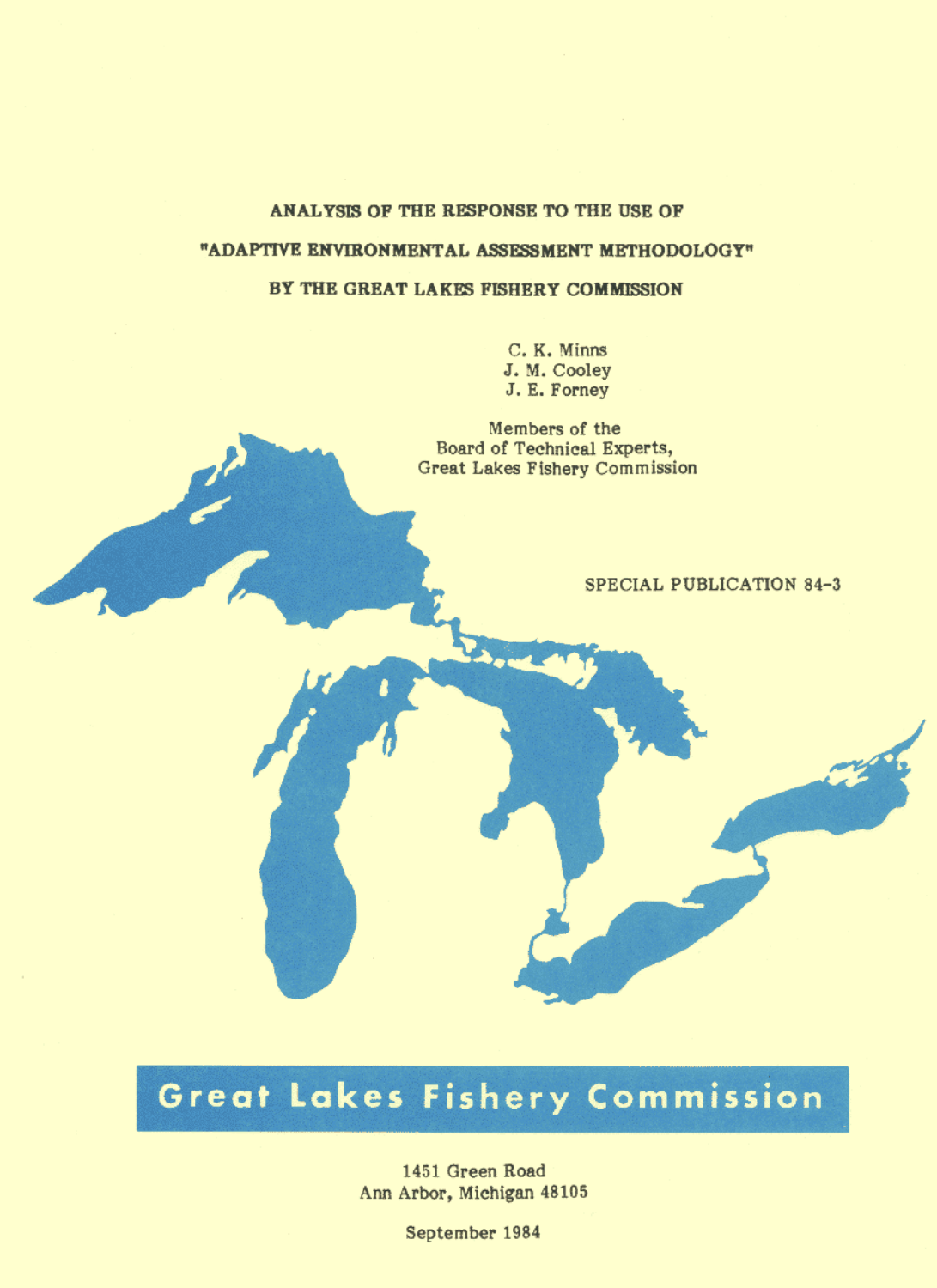The Great Lakes Fishery Commission was established by the Convention on Great Lakes Fisheries between Canada and the United States, which was ratified on October 11, 1955. It was organized in April 1956 and assumed its duties as set forth in the Convention on July 1. The Commission has two major responsibilities: first, develop 1956. coordinated programs of research in the Great Lakes and, on the basis of the findings, recommend measures which will permit the maximum<br>sustained productivity of stocks of fish of common concern; second, formulate and implement a program to eradicate or minimize sea lamprey populations in the Great Lakes.

The Commission is also required to publish or authorize the publication of scientific or other information obtained in the performance of its duties. In fulfillment of this requirement the Commission publishes the Technical Report Series, intended for peer-reviewed scientific literature, and Special Publications, designed primarily for dissemination of reports produced by working committees of the Commission. Technical Reports are most suitable for either interdisciplinary review and synthesis papers of general interest to Great Lakes fisheries researchers, managers, and administrators or more narrowly focused material with special relevance to a single but important aspect of the Commission's program. Special Publications, being working documents, may evolve with the findings of and charges to a particular committee. Sponsorship of Technical Reports or Special Publications does not necessarily imply that the findings or conclusions contained therein are endorsed by the Commission.

# **COMMISSIONERS**

Canada P.S. Chamut H. A. Regier Vacancy Vacancy

**United States** W. P. Horn W. M. Lawrence J. M. Ridenour C. Ver Duin

#### **SECRETARIAT**

C. M. Fetterolf, Executive Secretary A. K. Lamsa, Assistant Executive Secretary R. L. Eshenroder, Senior Scientist for Fishery Resources M. A. Ross, Fishery Biologist B. S. Staples, Administrative Officer R. E. Koerber, Word Processing Supervisor K.S. Hendee, Secretary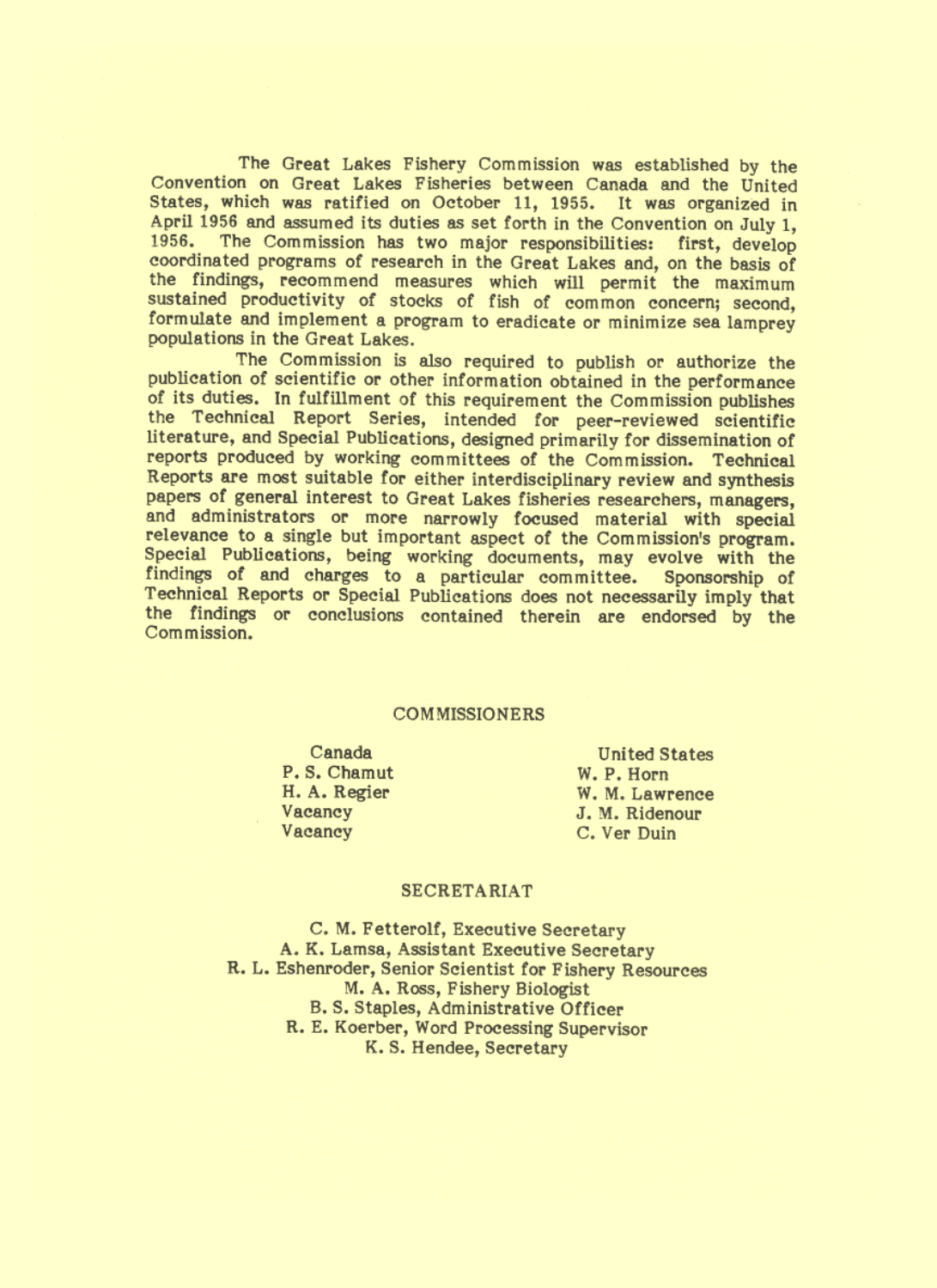# **ANALYSIS OF THE RESPONSE TO THE USE OF "ADAPTIVE ENVIRONMENTAL ASSESSMENT METHODOLOGY" BY THE GREAT LAKES FISHERY COMMISSION**

C. K. Minns J. M. Cooley J. E. Forney

Members of the Board of Technical Experts, Great Lakes Fishery Commission

# SPECIAL PUBLICATION 84-3

GREAT LAKES FISHERY COMMISSION 1451 Green Road Ann Arbor, Michigan 48105

September 1984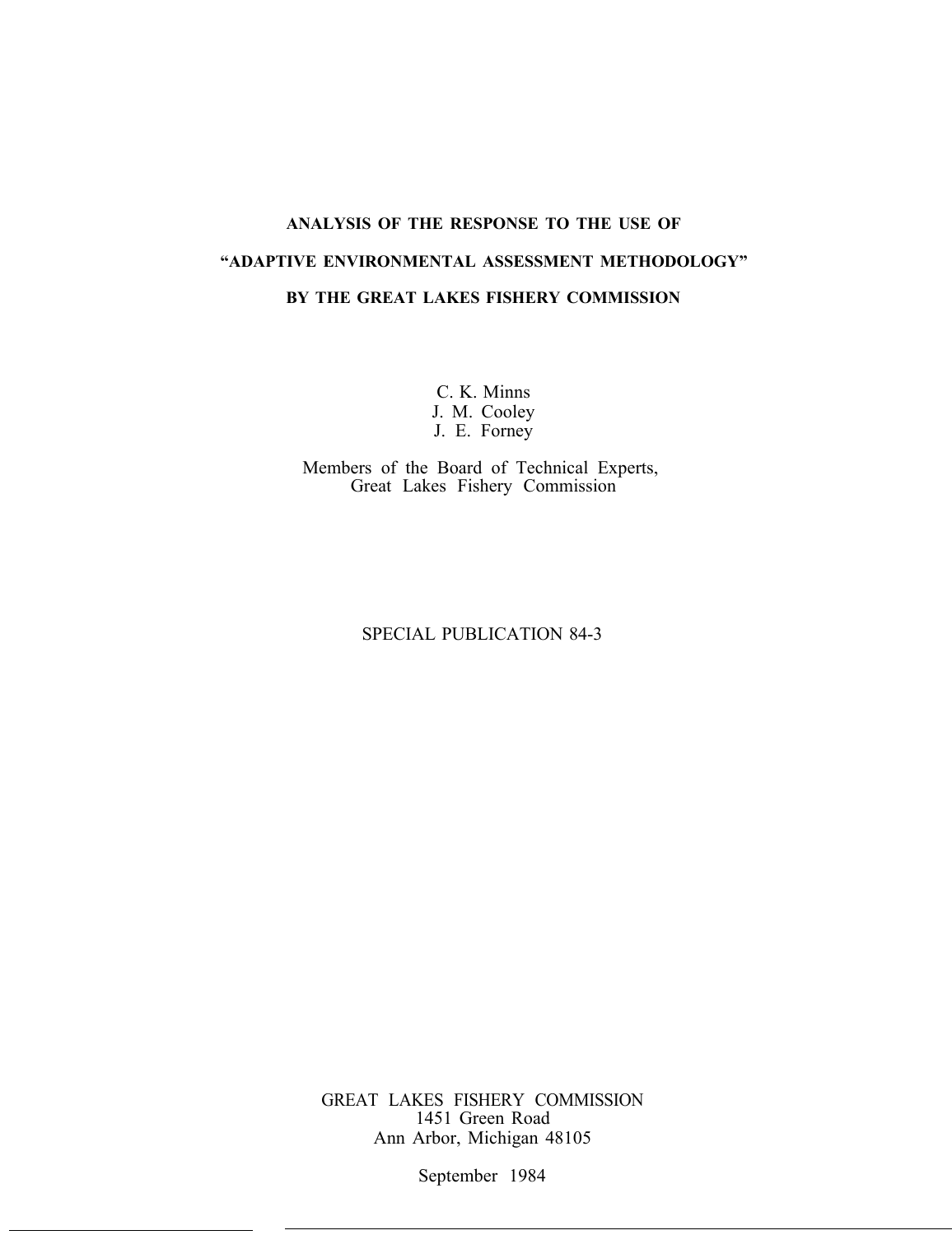# TABLE OF CONTENTS

| Section         | Page  |
|-----------------|-------|
|                 | (iii) |
|                 | (v)   |
|                 |       |
|                 | 3     |
|                 | 11    |
| Questionnaire 1 | 11    |
| Questionnaire 2 | 16    |
|                 | 18    |
|                 | 19    |
|                 | 21    |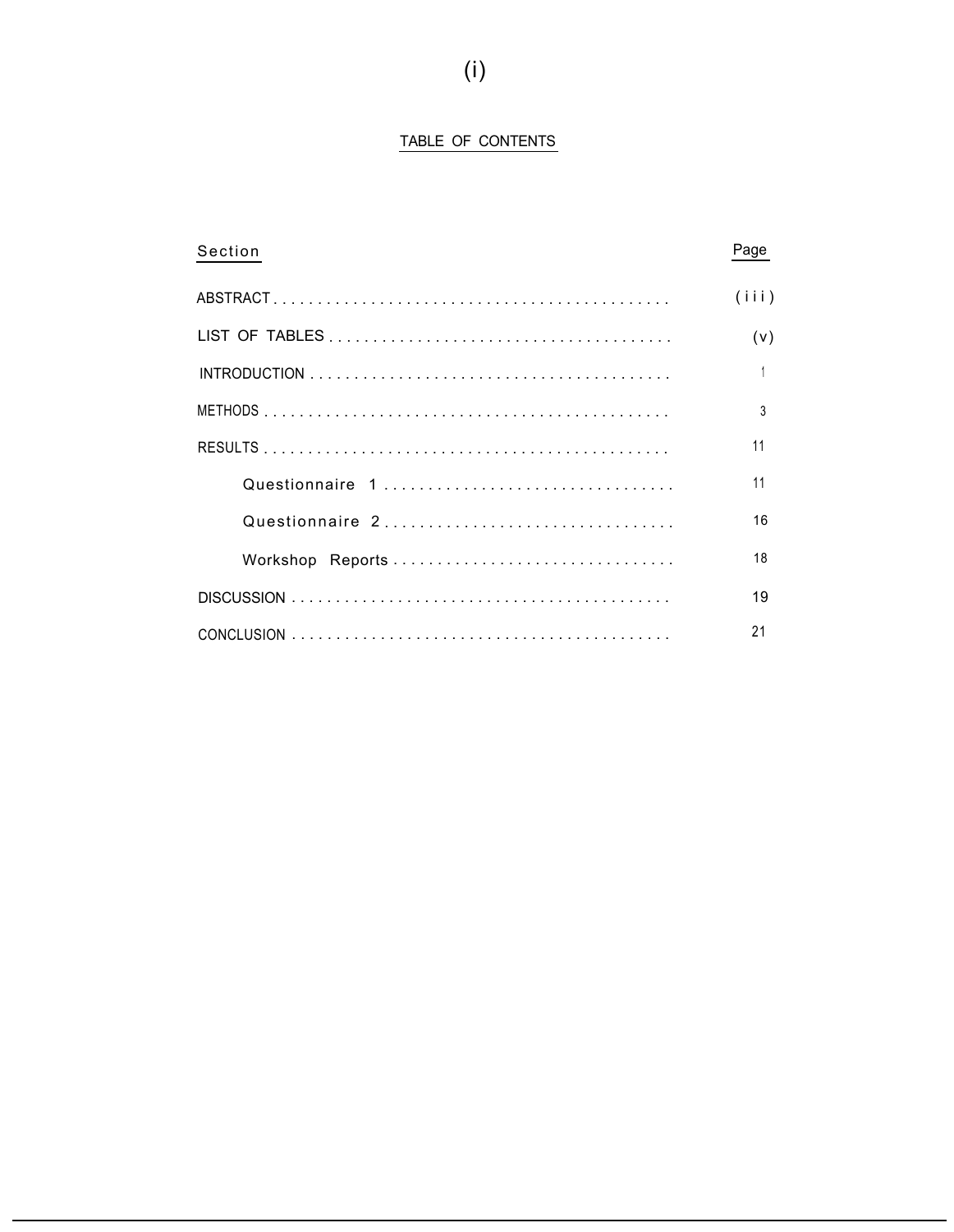ABSTRACT

Through its Board of Technical Experts (BOTE), the Great Lakes Fisheries Commissi on sponsc ored an extensive trial of the Adaptive Environmental Assesment Methodol ogy (AEAM), a workshop/modelling technique which has been developed over several years at the Institute of Animal Resource Ecology, UBC and at IIASA, Austria. The workshop modelling excercises are used to identify data and conceptual weaknesses in the collective understanding of how complex systems operate and to allow an exploration of the effects of alternate management strategies. The trial consisted of a training course for modellers and three workshops focussed on Great Lakes problems, Lake Trout rehabilitation, Sea Lamprey control and Fishery Management. After the workshops, it was decided there should be a review of the whole exercise.

A committee of BOTE was charged with the task of reviewing the workshops and the AEA process. The committee used questionnaires to guage the opinions and reactions of workshop partici pants and of fishery agency managers who are the primary clients for such workshops. The printed reports on workshops were also reviewed.

The results showed that overall there was a majority of support among participants and clients for the past and future potential uses of AEA methodology. The results also highlighted areas where the workshops and their impact could be significantly improved e.g. by tackling smaller probl ems, more preparation before the workshop, greater involvement of parti cipants in all phases of a workshop, more analysis of uncertainties

(iii)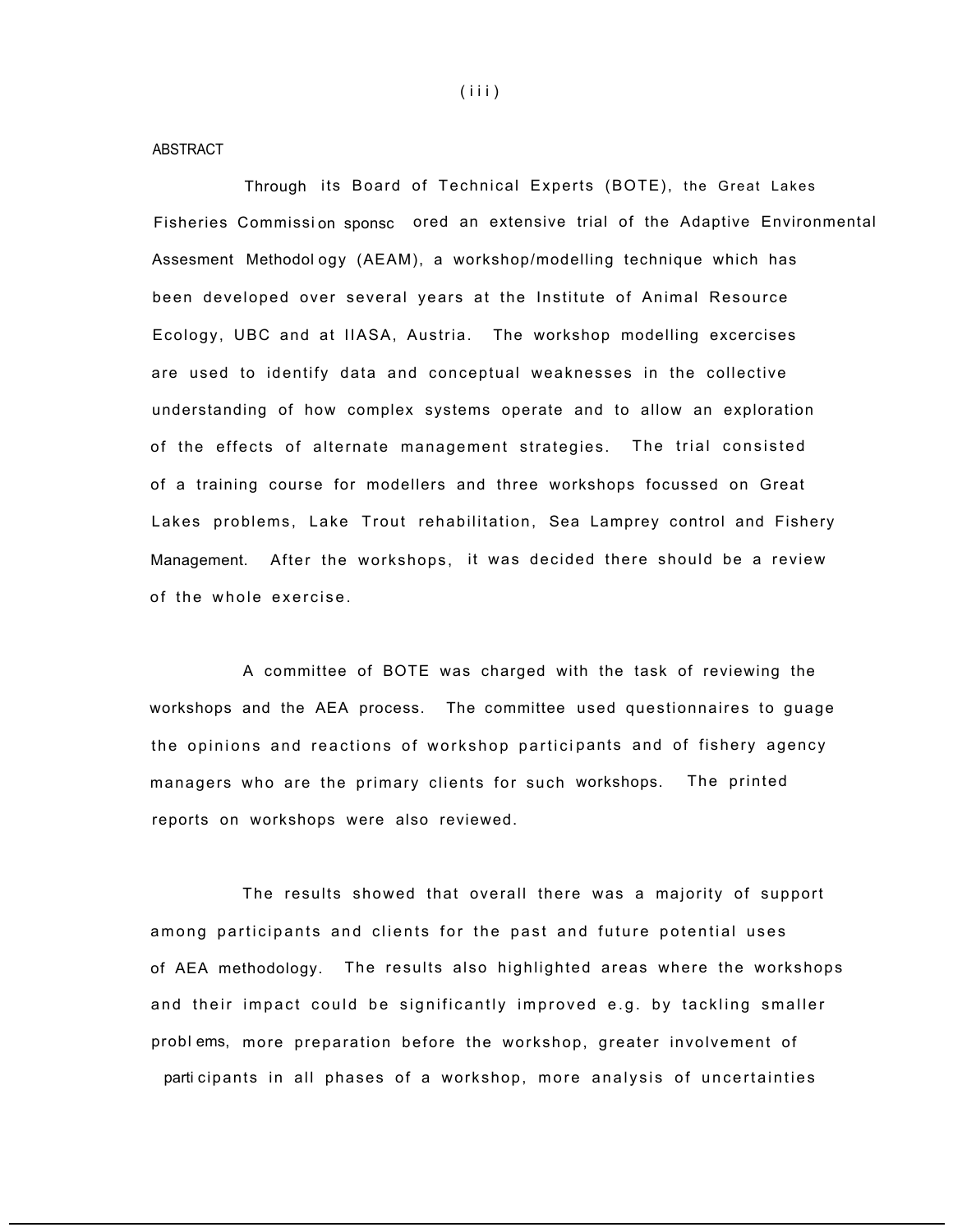and less of the models, and a greater effort to communicate the results to decision makers whether in research-planning or management.

Clearly, there is a strong mandate for further use of the AEA process by the Commission and its collaborating agencies.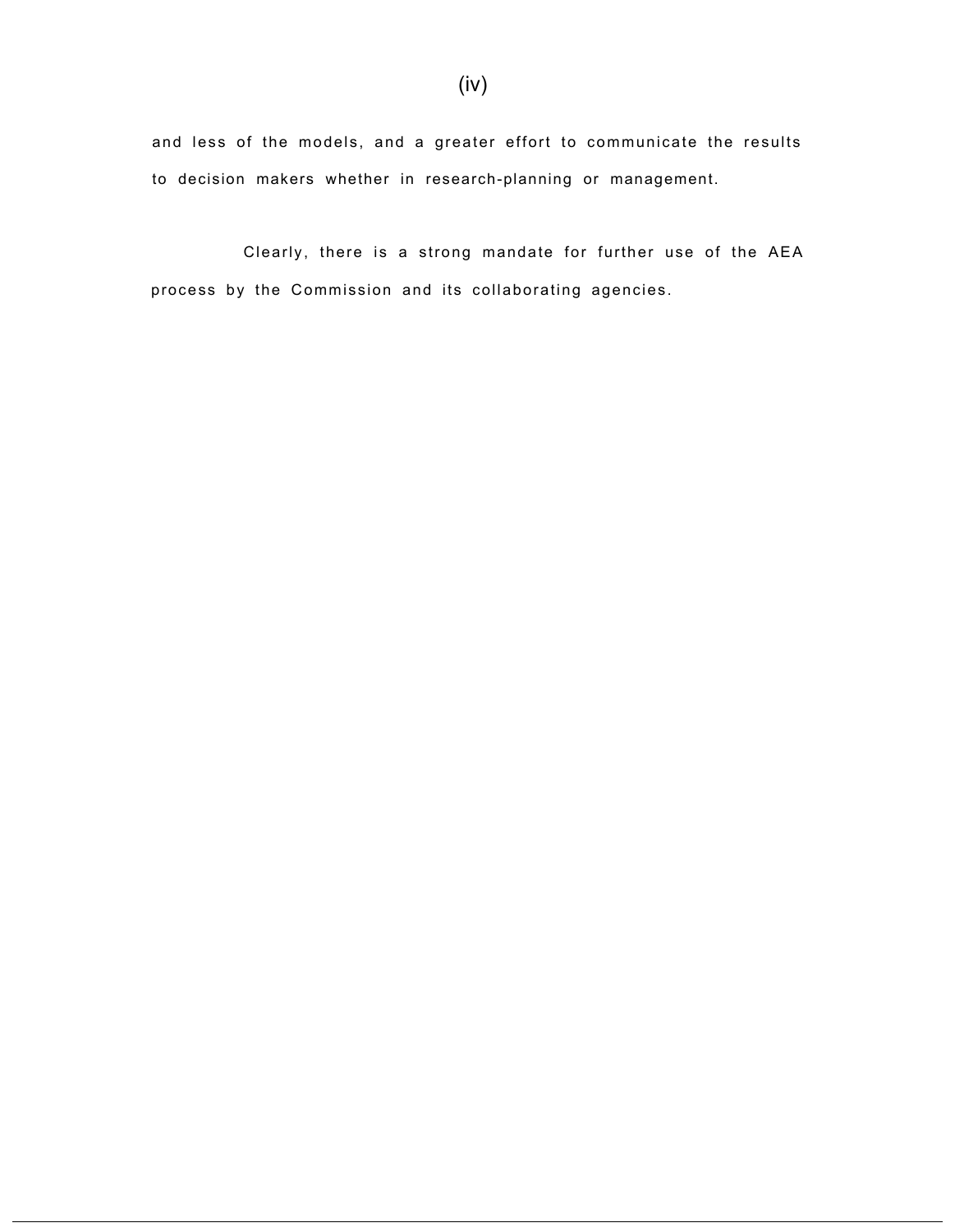# LIST OF TABLES

|         |                                                                                       | Page                    |
|---------|---------------------------------------------------------------------------------------|-------------------------|
| TABLE 1 |                                                                                       | 5                       |
| TABLE 2 | Sample of Questionnaire 2                                                             | $\overline{\mathbf{8}}$ |
|         | <b>TABLE 3</b> Distribution of Respondents to Questionnaire 1<br>by Workshop and Role | 11                      |
| TABLE 4 | Responses by Percent to Question 7 through 16<br>on Questionnaire 1                   | 13                      |
| TABLE 5 |                                                                                       |                         |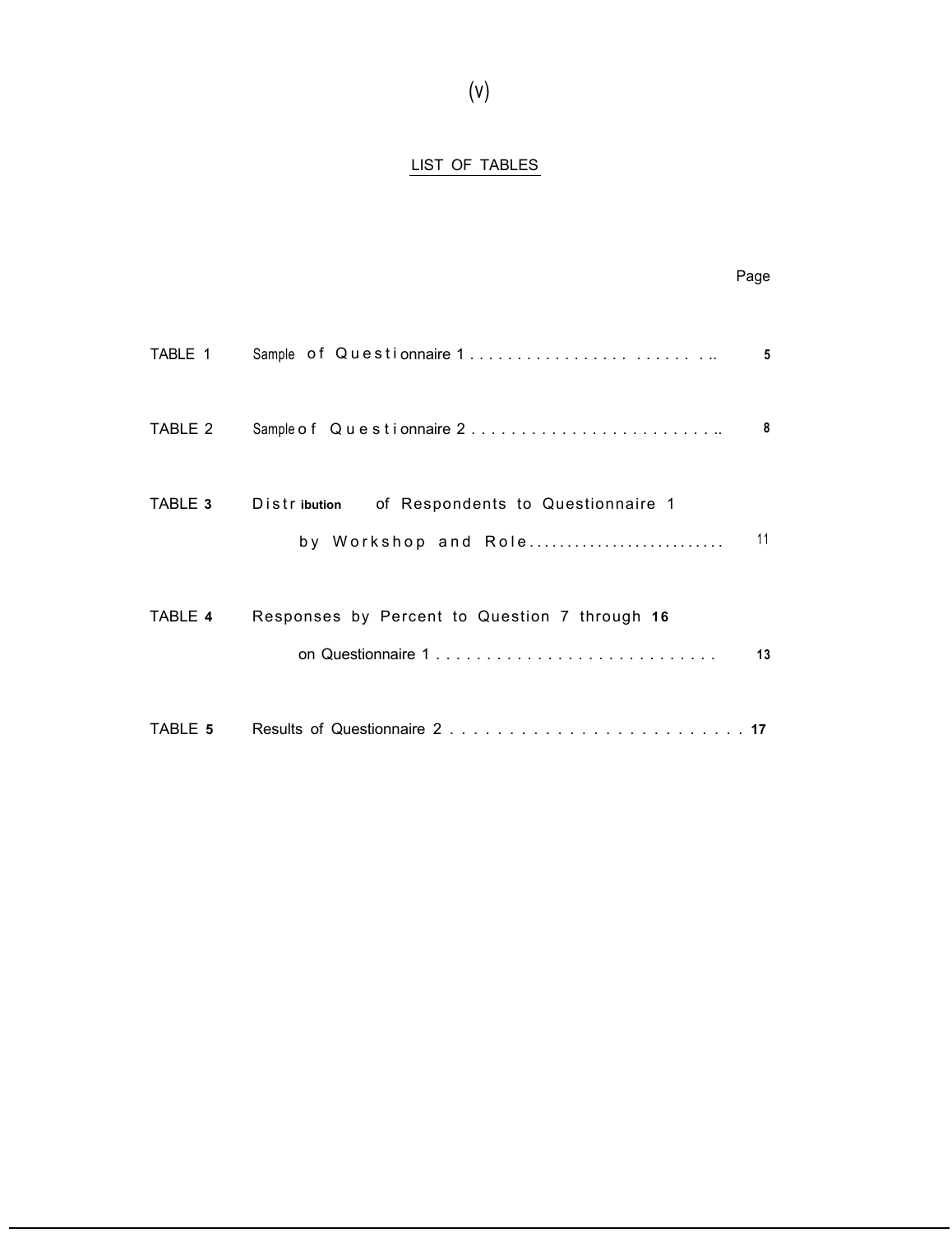#### INTRODUCTION

In May, 1981, the Great Lakes Fishery Commission (GLFC) through its Board of Technical Experts (BOTE) arranged for a number of fishery biologists from various agencies around the Great Lakes to attend a tra ining course on Adaptive Environmental Assessment Methodology (AEAM) at UBC, Vancouver, British Columbia. After the course, a number of individuals, who had attended the course, were recruited to conduct a series of workshops using AEAM to analyse some issues of concern to GLFC and its cooperating agencies.

The training course was conducted at the Institute of Animal with a large input from ESSA Ltd., a consulting company which iis supplying Resource Ecology (IARE) and lead principally by Carl Walters and C.S. Holling AEA on a commercial basis. The AEAM workshop process was developed at IARE and at the International Institute for Advanced Systems Analysis in Vienna, Austria, partly (as a result of the failure of the IBP Program in the 1960's and 1970's to produce useful ecosystem models.

In AEAM workshops a diverse array of managers, policy makers and scientists are brought together to develop simulation models that are sensitive to policy choices. The modelling process begins with an intensive definition of the problem or scoping session where clients (managers) identify the breadth of the problem to be addressed and the individuals whose expertise bears on the problem. Later a modelling workshop is convened. The problem statement is refined and subdivided into tractable subunits, each characterized by requisite inputs and outputs. Experts in subgroups, aided by workshop facilitators, construct submodels which address the information needs of other submodels. The submodels are parameterized, tested

1.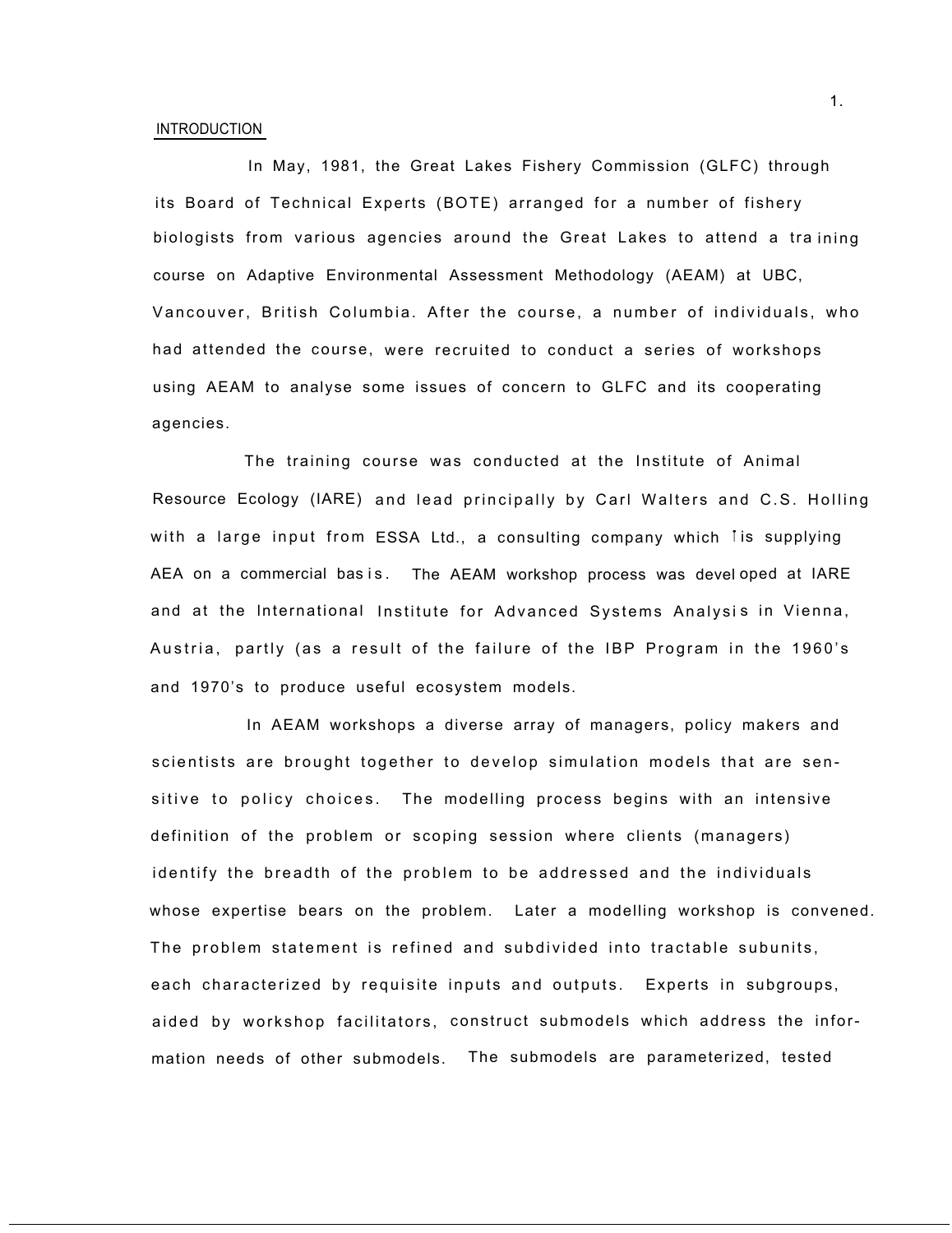and then strung together as a single model. The single model is then used to generate scenarios which are the consequences of action sets or policies. The models are also examined for their weaknesses both conceptually and with respect to data. It is envisaged that after one workshop, participants will attempt through their actions to reduce the uncertainties through experimentation and improved data gathering. Later the whole process can be iterated, perhaps with changes in emphasis, to develop better models. However, it should always be remembered that it is the organizer's view that the principal purpose of an AEAM workshop is not to produce a simulation model but rather to promote communication amongst a diverse set of people, to identify gaps and weaknesses in our knowledge and to develop a common framework where the consequences of potential policy actions can be more fully appreciated.

The GLFC has conducted three workshops. The first focussed on the trade-offs among Lamprey Control, Lake Trout stocking and Fishery regulation given the objective of Lake Trout rehabilitation. The selection of participants led to Lake Michigan being the lake examined. This was a wide ranging workshop and was regarded as a training exercise. The second workshop focussed on Integrated Pest Management of Sea Lamprey in Lake Superior. The purpose here was to critically compare alternative control procedures and to identify information gaps and possibly a desirable mix of controls. The third workshop concentrated on Lake Erie and the question "What are the consequences for the fish community and fisheries of various quota management policies for Walleye, Yellow Perch and White Bass in Lake Er ie?"

After these workshops had been completed, a number of quest ions arose concerning: (i) the success of the workshops; (ii) the ir impact of

2.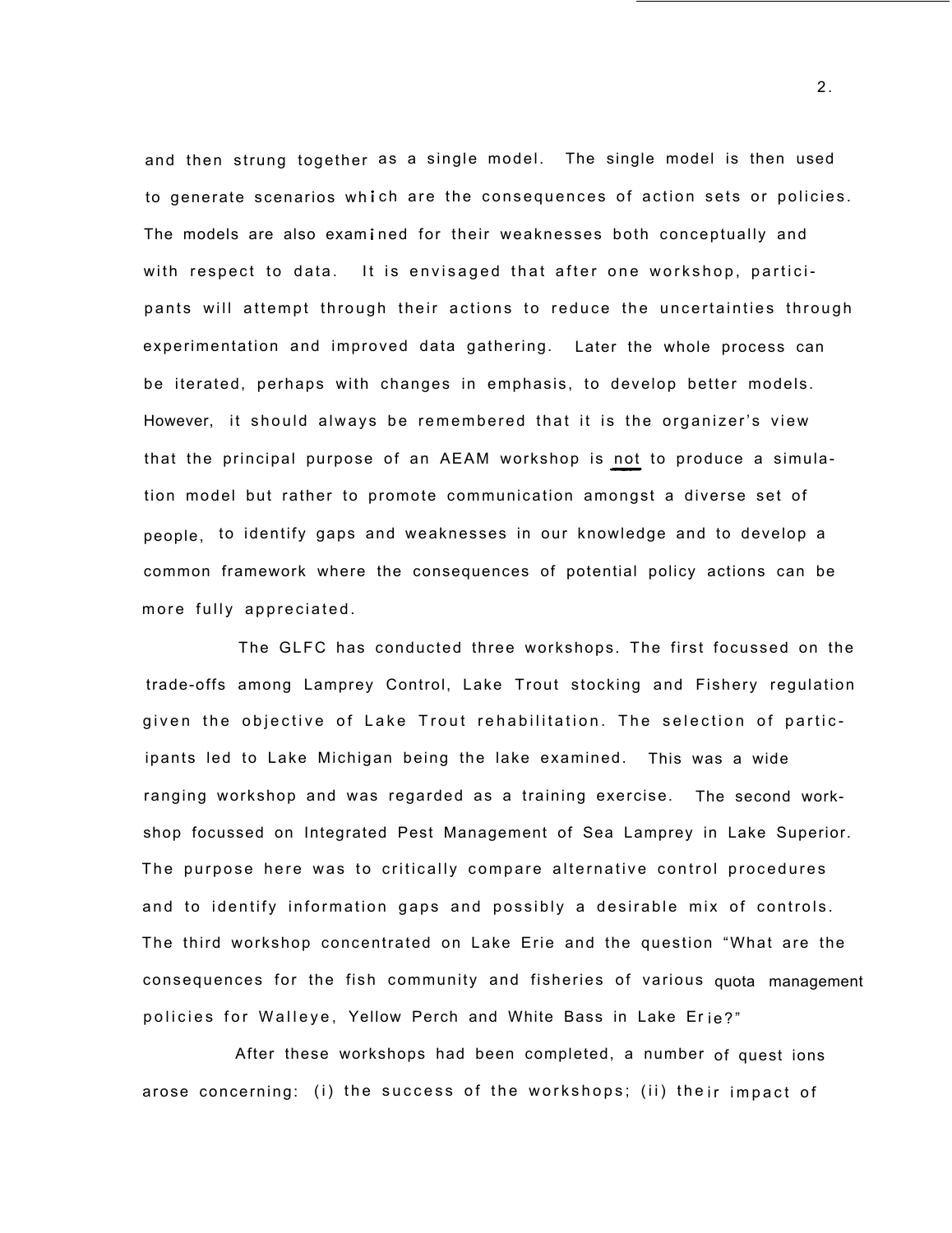research planning, issue analysis and decision making; (iii) the adaptation of the AEA Method to the Great Lakes situation; and (iv) the scope for future application of AEAM to problems large and small. As a result, BOTE decided to undertake a review of AEAM and its impact in the Great Lakes fishery milieu. To this end BOTE appointed a three man committee.

The committee decided the best way to review the application of AEAM was to:

- (i) Find out what the workshop participants thought about the process and their experience with it;
- (ii) Find out how administrators in the various fisheries agencies around the Great Lakes, perceived the AEAM process and its application/ promotion by GLFC; and
- (iii) Look at the products and impact of the training course and the three workshops.

To deal with the first two issues, the committee decided to use questionnaires. The third issue was dealt with via review of documentation and other material relating to the AEAM process.

The committee was also charged with making some recommendations on the future use of AEAM.

#### METHODS

The committee devised two questionnaires, one to be sent to individuals who had participated in the training course and/or any of the workshops, and one to be sent to agency heads/directors/managers, those who might be considered clients for AEAM workshops. The mailing lists were compiled by the GLFC-Secretariat.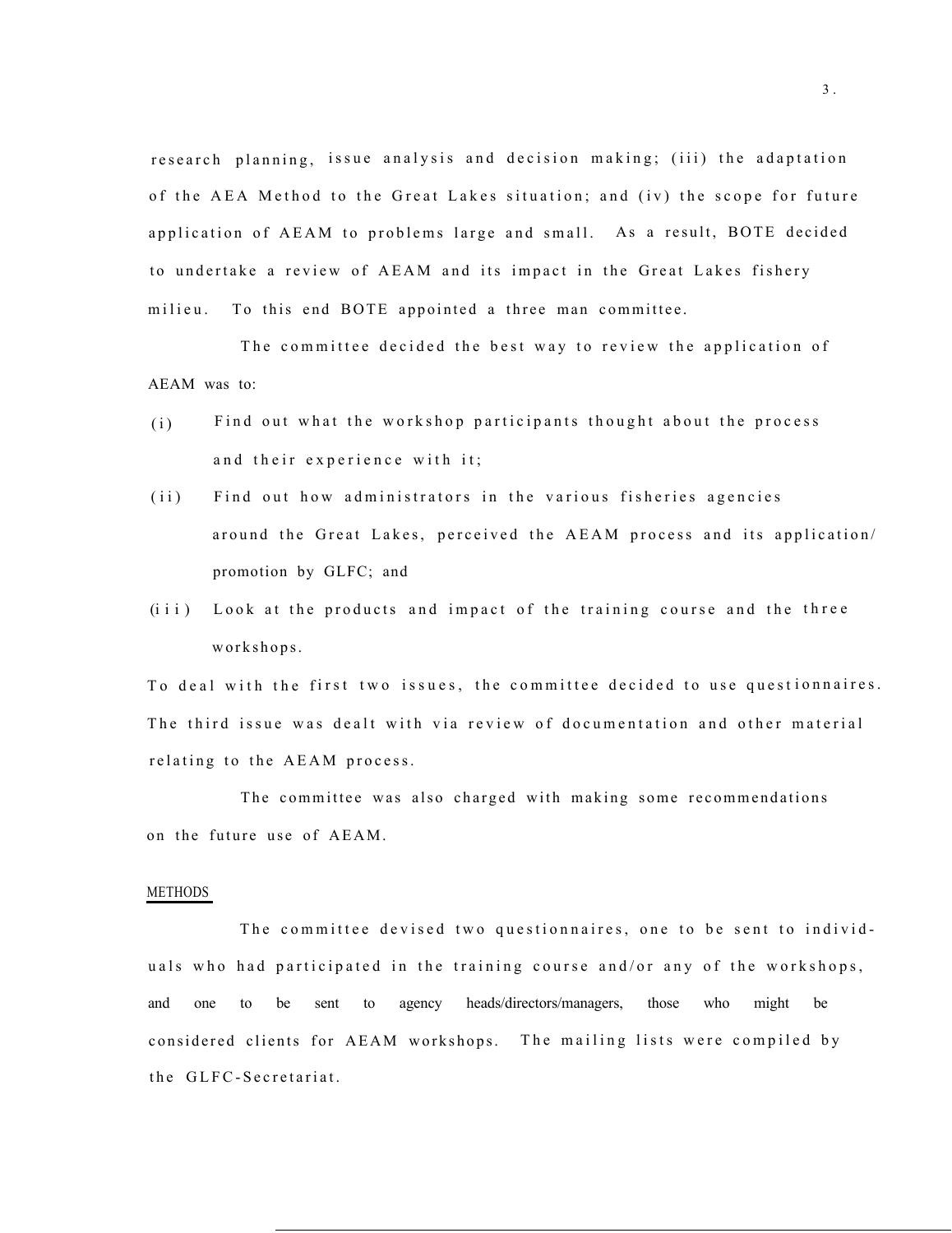The participant Questionnaire (Q 1, Table 1) sought to guage peoples reaction to the workshop process, the problem tackled and to find in what ways people reacted to the experience. The client Questionnaire (Q 2, Table 2) sought to detect feedback from workshops to agency thinking and to find out how clients viewed the potential application of AEAM.

The committee also read the available AEAM workshop reports and other information on the use of AEAM workshops in the Great Lakes region that were triggered by the GLFC promotion of such workshops.

The comments of respondents were compiled by question and are on file with the GLFC Secretariat along with the fists of respondents' names and addresses.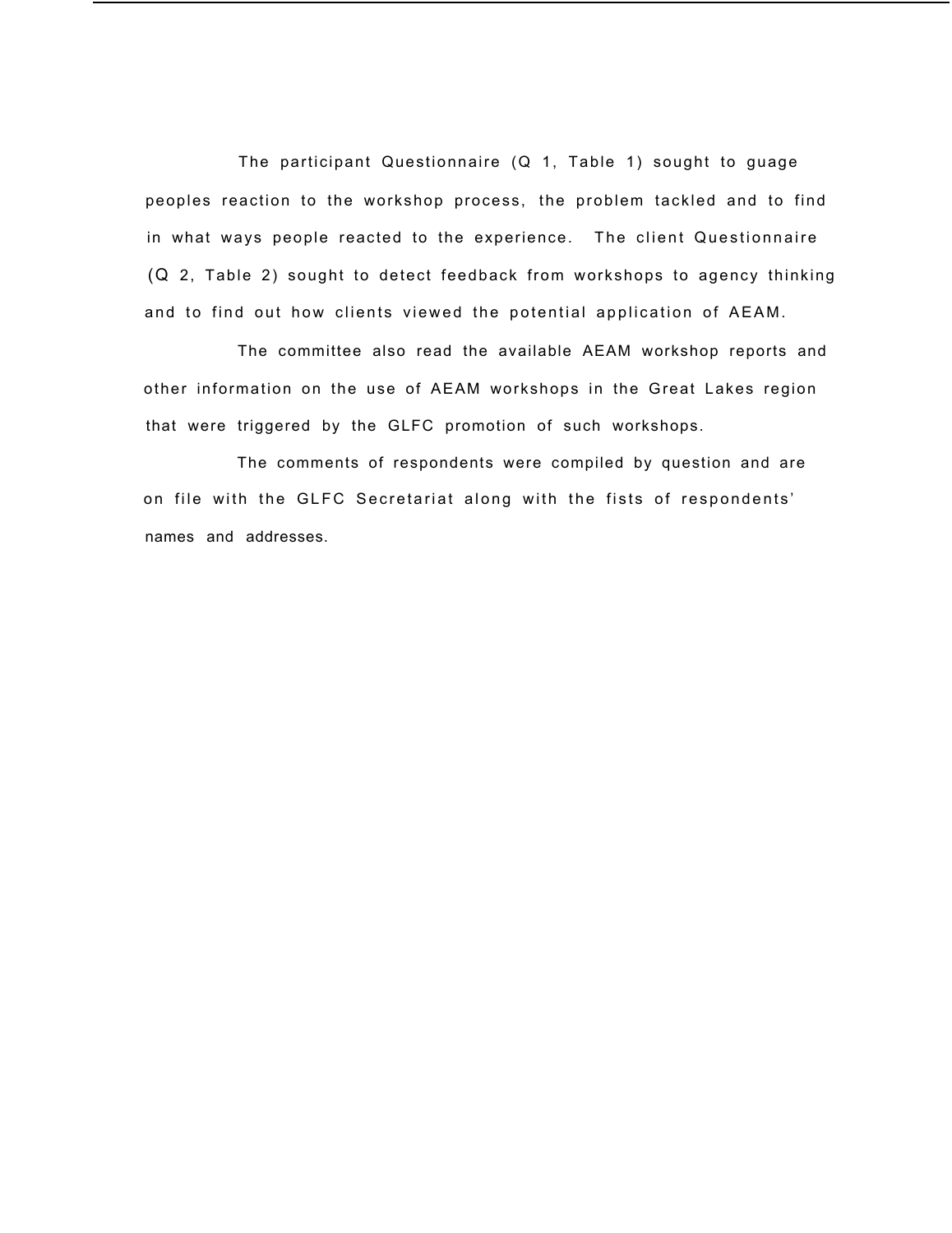TABLE 1

Dear

As part of a B.O.T.E. analysis of Adaptive Management as used by the Great Lakes Fishery Commission, we are carrying out an opinion survey of those who participated in one of the three GLFC sponsored workshops or the training course held in Vancouver. We need your contribution. We would appreciate your filling out the attached questionnaire and its speedy return to the Commission.

Please return your-completed questionnaire and any additional observations or conclusions you wish to make to:

> Dr. C. K. Minns Great Lakes Fisheries Research Branch Canada Centre for Inland Waters 867 Lakeshore Road, P.O. Box 5050 Burlington, Ontario L7R 4A6 Canada

Yours,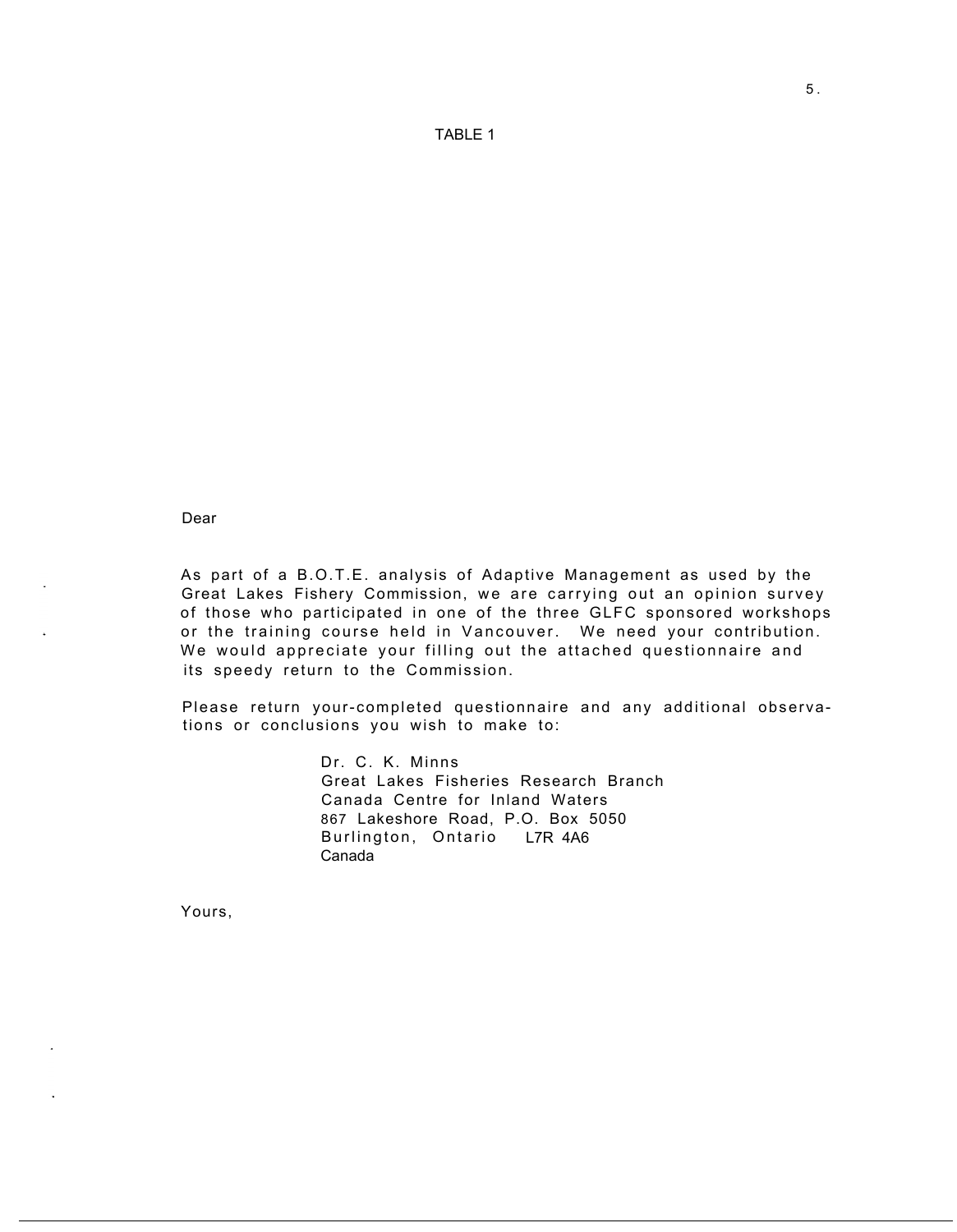# QUESTIONNAIRE 1

|                | Your Name                                                                                                                                                                                                                                                                    |
|----------------|------------------------------------------------------------------------------------------------------------------------------------------------------------------------------------------------------------------------------------------------------------------------------|
| 1.             | Which of the following did you attend?<br>Vancouver 81 Lamprey 81 Erie 82 Lamprey 82                                                                                                                                                                                         |
| 2.             | What was your role in the above?<br>Client Participant Chierren Modeller/Trainee                                                                                                                                                                                             |
| 3 <sub>1</sub> | Do you think you were told enough before you arrived at a                                                                                                                                                                                                                    |
| 4.             | What were your expectations when you vent?<br>- Working,-predictive models now (or soon)<br>- Better appreciation of the problem and priorities                                                                                                                              |
| 5.             | bid you want to go? $(Y/N)$                                                                                                                                                                                                                                                  |
| 6.             | Did you think:<br>a) The number of people attending was<br>just right _______ too many _______ too few<br>b) The workshop duration was<br>just right ________ too long ______ too short<br>c) The size of problem tackled was<br>just right ______ too long ______ too small |
| $7_{\cdot}$    | When rubmodels were assembled, did you think:<br>a) You were being railroaded by the modellers<br>b) The subgroup contained sufficient experience and expertise                                                                                                              |
| 8 <sub>1</sub> |                                                                                                                                                                                                                                                                              |
| 9 <sub>1</sub> | Did participation in the workshop(s) change your percept ion of the                                                                                                                                                                                                          |

existing data? (Y/N)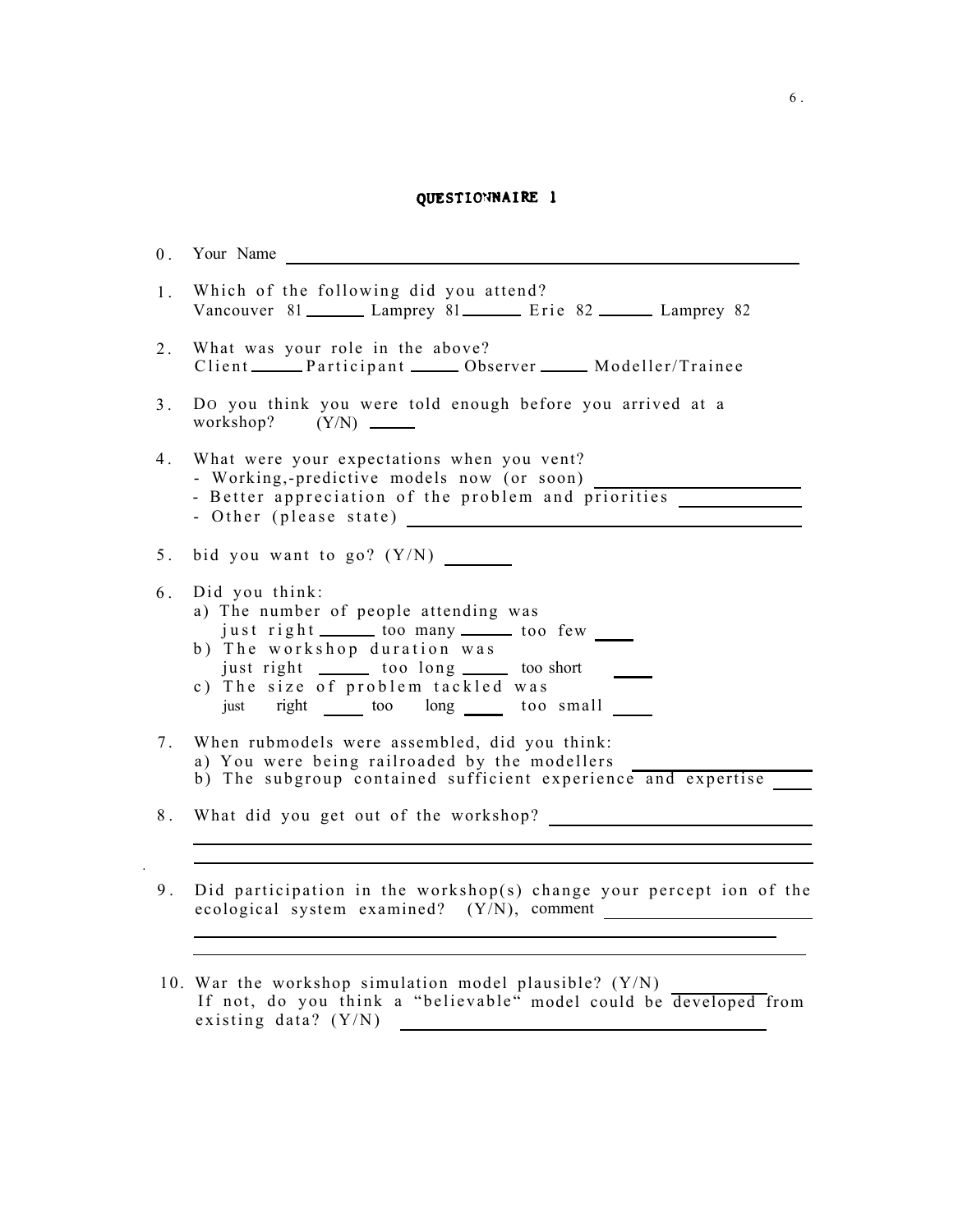11. Do you feel the models, given further refinement, would be of use in the future? (Y/N), Row?

<u> 1989 - Johann Stoff, amerikansk politiker (\* 1908)</u> <u> 1989 - Johann Stoff, amerikansk politiker (\* 1908)</u>

- 12. Did the workshop alter your conception of the role and use of modelling in problem solving and management? Please Comtent:
- 13. Would you be prepared to attend another workshop? (Y/N)
- 14. Do you have any suggestions as to how such workshops might be improved?
- 15. Could you suggest some topics or problems which might be the subject of an Adaptive Management Workshop?
- 16. Did you report to your colleagues and management on your experience) at the workshop? \_\_

Thank you for your time and effort.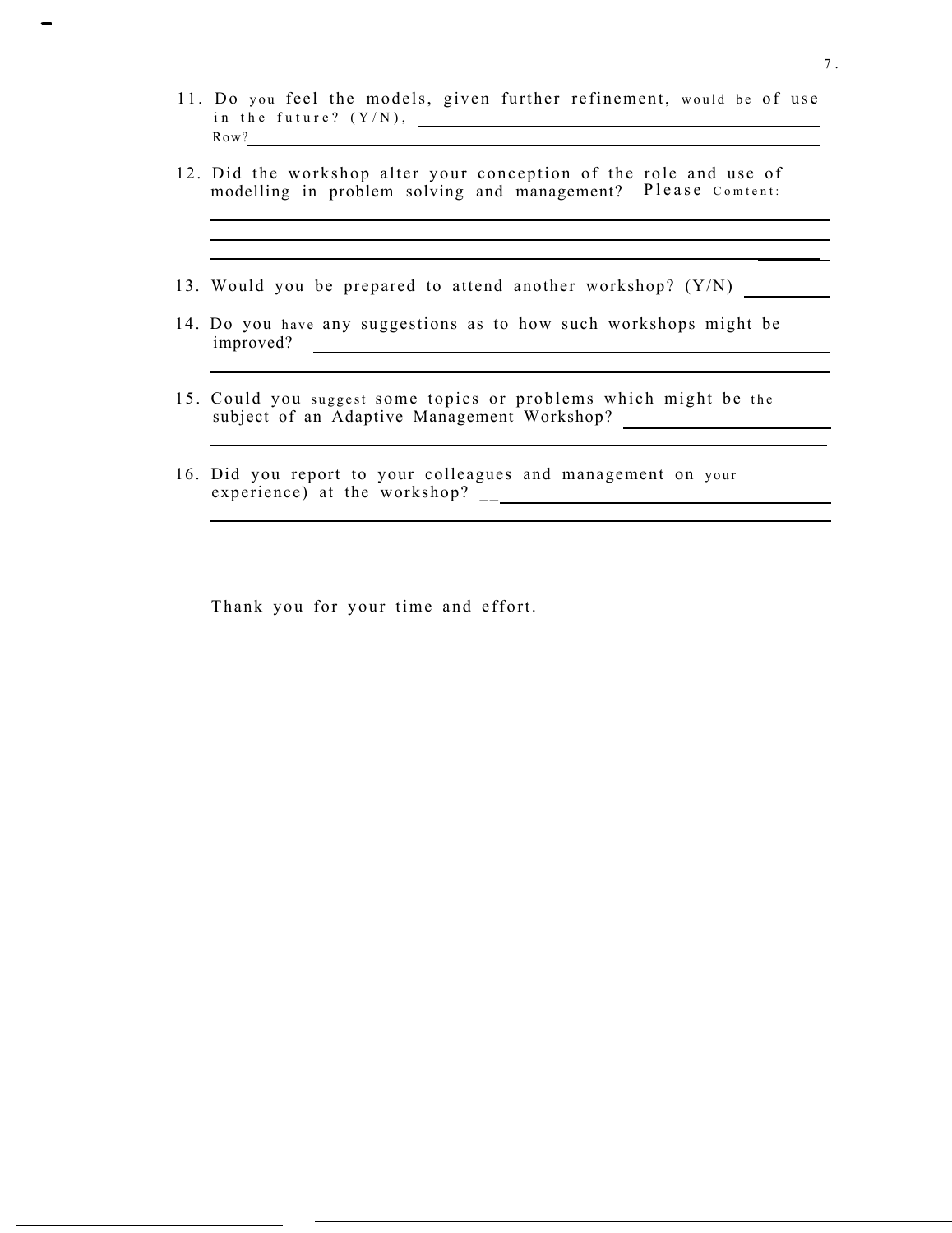TABLE 2

Dear

The Board of Technical Experts (B.O.T.E.) is conducting a review of the use of A.E.A.M. (Adaptive Environmental Assessment and Modelling), or Adaptive Management, as it is known, in the Great Lakes Fisheries environment. We are surveying the opinions of two groups:

- i) you, the managers and administrators in the various agencies which are party to the management of fishery resources in the Great Lakes;
- and ii) those members of your staff who attended either the training course or one of the three modelling workshops, sponsored by the GLFC through B.O.T.E.,

with a view to assessing the strengths and weaknesses of Adaptive Management as applied by GLFC.

From you we wish to gauge the extent to which Adaptive Management as a process is understood/misunderstood, and to which the methodology has been transferred or been useful to your agency.

AEAM was brought into the Great Lakes environment on an experimental. basis, to see if it had anything to offer with regard to, for instance,

- SGLFMP
- the "ecosystem approach"
- "experimental management"
- improving communication
- identification of research needs
- development of management models.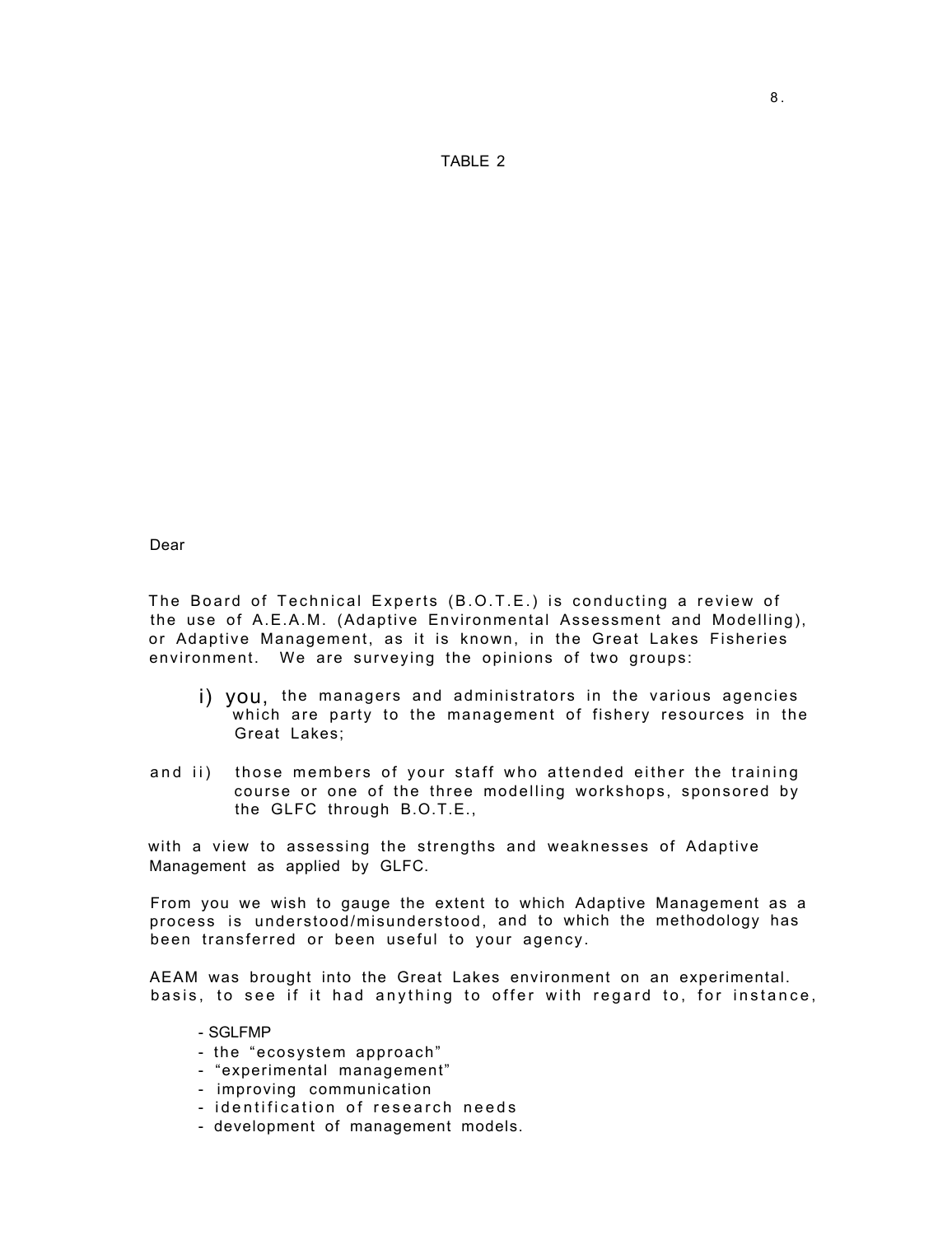As you may be aware, to date there have been three workshops related to the AEA process; two related to lamprey in 1981 and 1982, and one on Lake Erie perch in 1982.

In AEAM workshops a diverse array of managers, policy makers and scientists are brought together to develop simulation models that are sensitive to policy choices. The modelling process begins with an intensive definition of the problem or scoping session where clients (managers) identify the breadth of the problem to be addressed and the individuals whose expertise bears on the problem. Later a modelling workshop is convened. The problem statement is refined and subdivided into tractable subunits, each characterized by requisite inputs and outputs. Experts in subgroups, aided by workshop facilitators, construct submodels which address the information needs of other submodels. The submodels are parameterized, tested and then strung together as a single model. The single model is then used to generate scenarios which are the consequences of action sets or policies. The models are also examined for their weaknesses both conceptually and with respect to data. It is envisaged that after one workshop, participants will attempt through their actions to reduce the uncertainties through experimentation and improved data gathering. Later the whole process can be iterated, perhaps with changes in emphasis, to develop better models. However it should always be remembered that it is the organizer's view that the principal purpose of an AEAM workshop is not to produce a simulation model but rather to promote communication amongst a diverse set of people, to identify gaps and weaknesses in our knowledge and to develop a common framework where the consequences of potential policy actions can be more fully appreciated.

Accordingly we would like to obtain from you any observations or conclusions which you may have to offer on AEAM. We feel the attached questionnaire may be useful in facilitating your reply but we invite you to expand on question 10 in any manner you feel appropriate. We anticipate that the results of this inquiry will play a substantial role in determining the future course of action the GLFC will adopt regarding the use of the "Adaptive Management Process" in addressing Great Lakes fisheries issues.

We ask that you forward your replies to:

Dr. C. K. Minns Great Lakes Fisheries Research Branch Canada Centre for Inland Waters 867 Lakeshore Road, P.O. Box 5050 Burlington, Ontario L7R 4A6 Canada

Yours,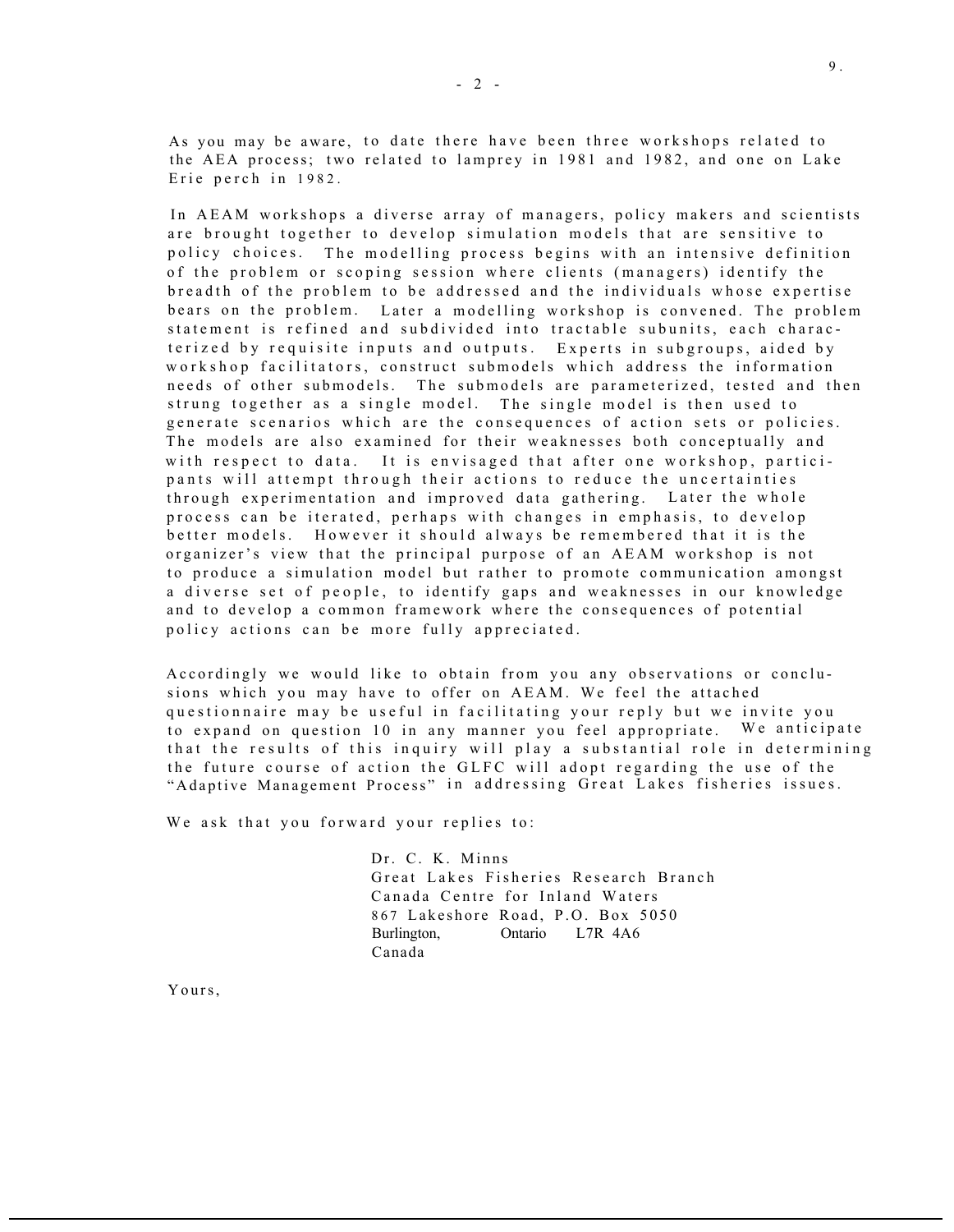#### QUESTIONNAIRE 2.

- 0 . Your name
- 1. Were you ever invited to an AEA Scoping Session \_ or Workshop?
- 2 . Are you aware of the use of AEA methodology in the Great Lakes fishery environment? (Y/N)
- 3 . Are you aware of the commitment of funds to AEA workshops by GLFC?  $(Y/N)$
- 4 . Have you had any reports on AEA from workshop attendees or other officials in your organization? (Y/N)
- 5 . Do you think the AEA process has any potential role in:
	- Managing Great Lakes fishery resources (Y/N)
	- Clearer understanding of problems
	- Operational and Research Planning
	- Better intra- and inter-agency communication
- 6 . Do you think the AEA process is potentially useful \_\_\_\_, essential  $\frac{1}{2}$ , or a waste of time and money , other  $\frac{1}{2}$
- 7 . Do you think GLFC should continue to promote the use of this tool?  $(Y/N)$ Do you know of any-alternative methods? (Y/N) Please specify
- 8 . Could this process be used in the development of multi-agency Lake Management Plans, as envisaged in SGLFMP?
- 9 . Have you, or do you have plans to incorporate the insight gained from this approach into your management process?

- -

10. Do you have any comments about AEAM?

Thank you for your time and effort.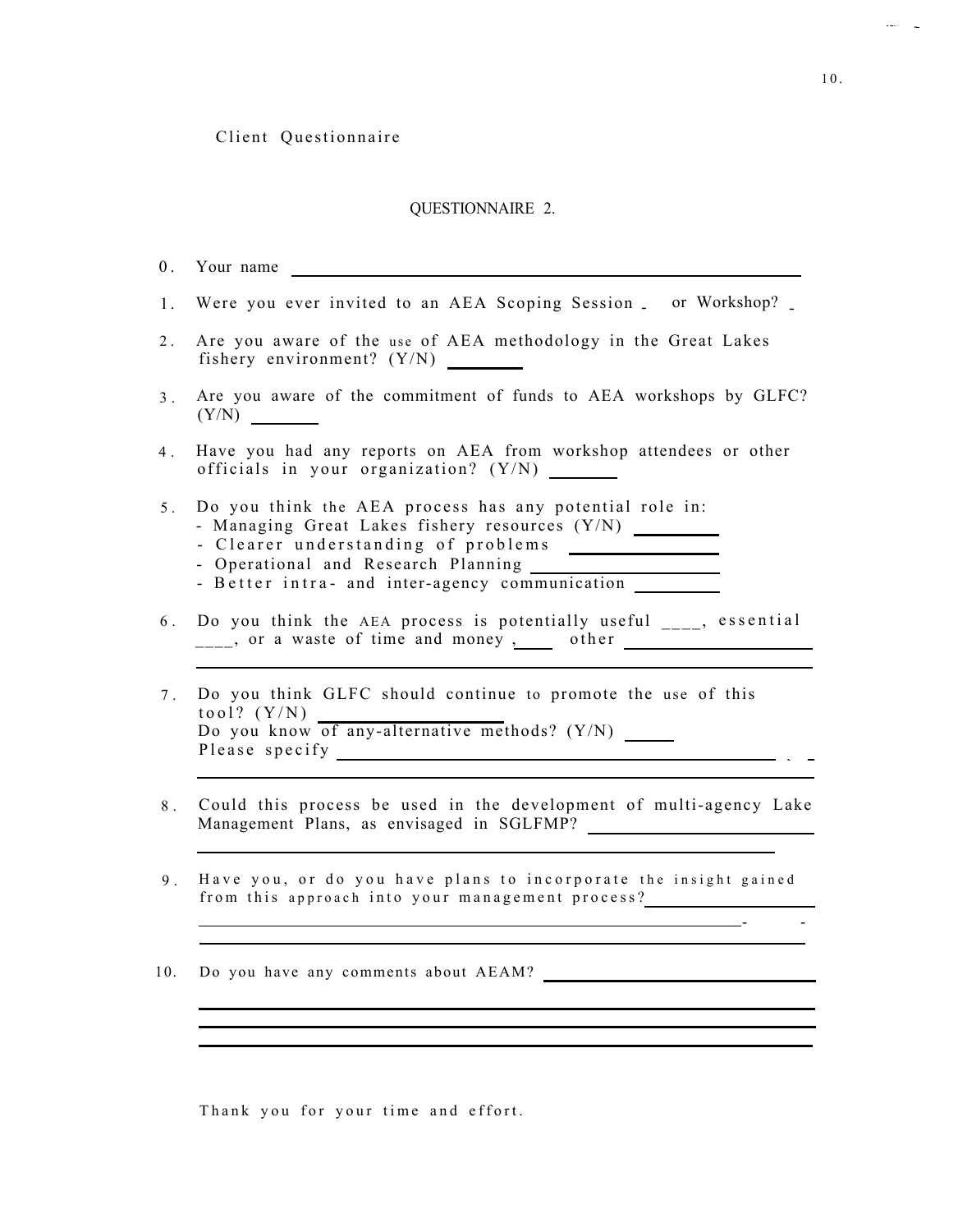#### RESULTS

.

#### Questionnaire 1

Of the 90 questionnaires mailed out we received a response from 69 individuals, including one blank form. The breakdown of results on questions 1 and 2, 'which workshops did you attend' and 'what was your role  $^{\rm 1},$ indicates that our sample is representative (Table 3). The totals exceed 69 because some individuals attended more than one session and had more than one role.

| <b>WORKSHOP</b>                                     |                      | <b>ROLE</b>                                   |                      |    |
|-----------------------------------------------------|----------------------|-----------------------------------------------|----------------------|----|
|                                                     | No.                  |                                               | No.                  |    |
| Vancouver-81<br>Lamprey-81<br>Erie-82<br>Lamprey-82 | 21<br>31<br>23<br>32 | Client<br>Participant<br>Observer<br>Modeller | 10<br>37<br>12<br>17 |    |
|                                                     | 107                  |                                               |                      | 76 |

TABLE 3. Distribution of Respondents by Workshop and Role.

Most attendees felt they were told 'enough before arriving at a workshop  $(Q1 - 3, 63\%)$ . 3 percent of respondents were not sure.

On the question of expectations (Q1 - 4, there were a number of multiple responses but overall 27 percent expected 'working, predictive models now', 54 percent expected a better appreciation of the problem and priorities. 17 percent offered other responses, which were fairly even1y divided among (i) to 1earn more about the AEA workshop process, (ii) to learn more about the process of modelling, and (iii) to communicate with fellow scientists and managers.

The vast majority wanted to attend  $(Q_5 - 94\% \text{ vs } 4\%).$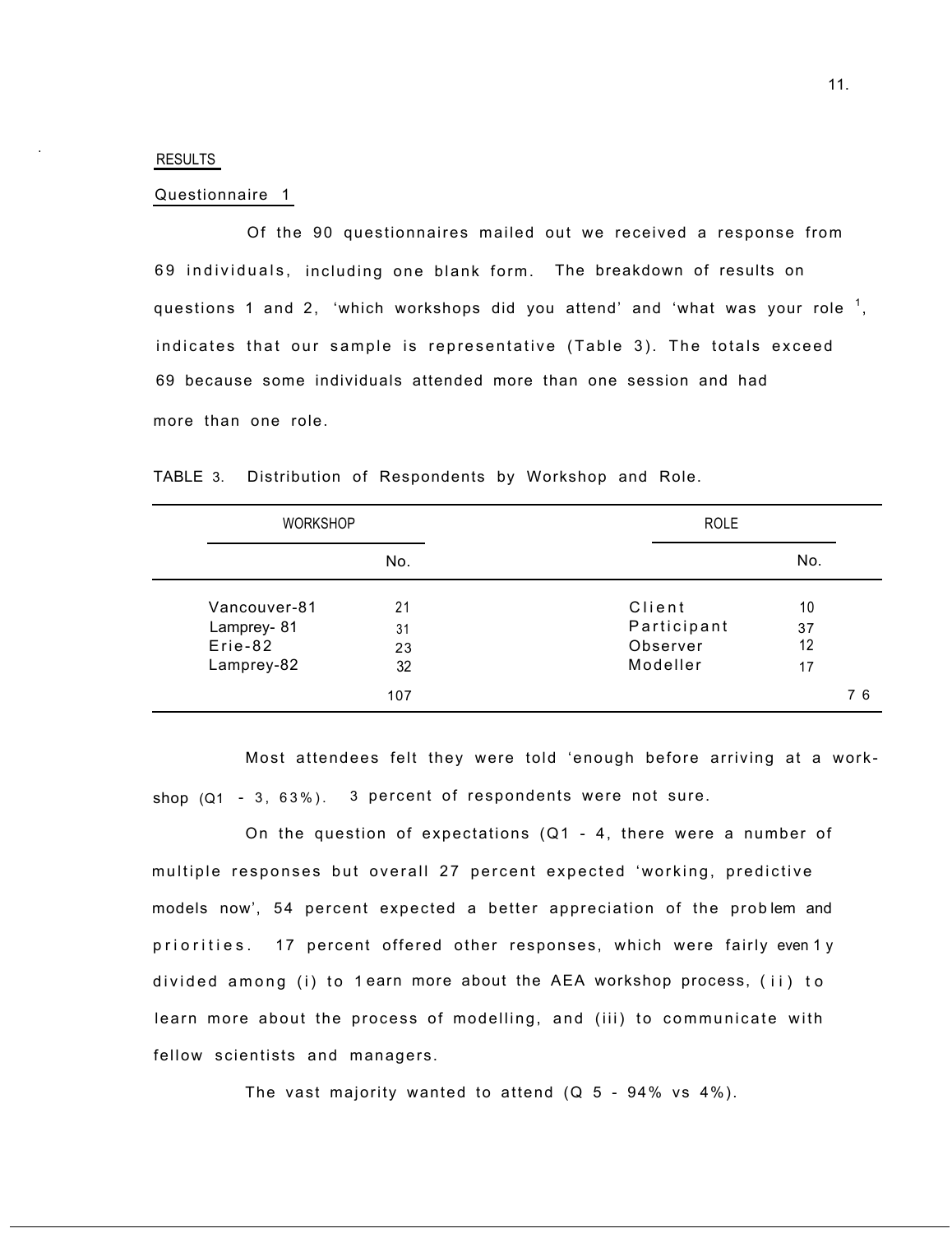The response on the questions (Q1 - 6a, b, c) about the number of attendees, workshop duration and the size of the problem drew a majority view in each case. 67 percent thought the number of attendees was just right, versus 32 percent who thought there were too many. 60 percent thought the workshop lengths were about right, 22 percent thought they were too long and surprisingly, 18 percent thought they were too short! While 28 percent of the participants considered the problem tackled was the right size, 68 percent thought it was too large. None thought it was too small!

A large group, 46 percent (Table 4, Q1 - 7) felt they were railroaded by the modellers and 22 percent were not sure or ambivalent. However, 75 percent felt that the necessary expertise was present for subgroup activities.

All respondents had something to say about what they got out of the workshop $(s)$   $(Q1 - 8)$ .

Quite a few (43%) felt that the workshops altered their perception of the ecological system examined but a majority (50%) did not. Nearly half (47%) thought the workshop model was implausible while 49 percent thought a believable model could be developed from existing data, versus 29 percent who did not. 87 percent felt that the models given further refinement, would be of use in the future (Table 4, Q1 - 11). Only 40 percent felt that their conception of the role and use of modelling in problem solving and management was changed.

A majority (85%) would be willing to attend future workshops. Most (94%) had comments on how the workshops might be improved and a majority (66%) had suggestions for future workshops.

Most respondents (96%) reported back to their colleagues and management on their experience at the workshops.

While the numerical results from the survey gave some indication of the response(s) to the AEA process, the comments on various questions gave us

12.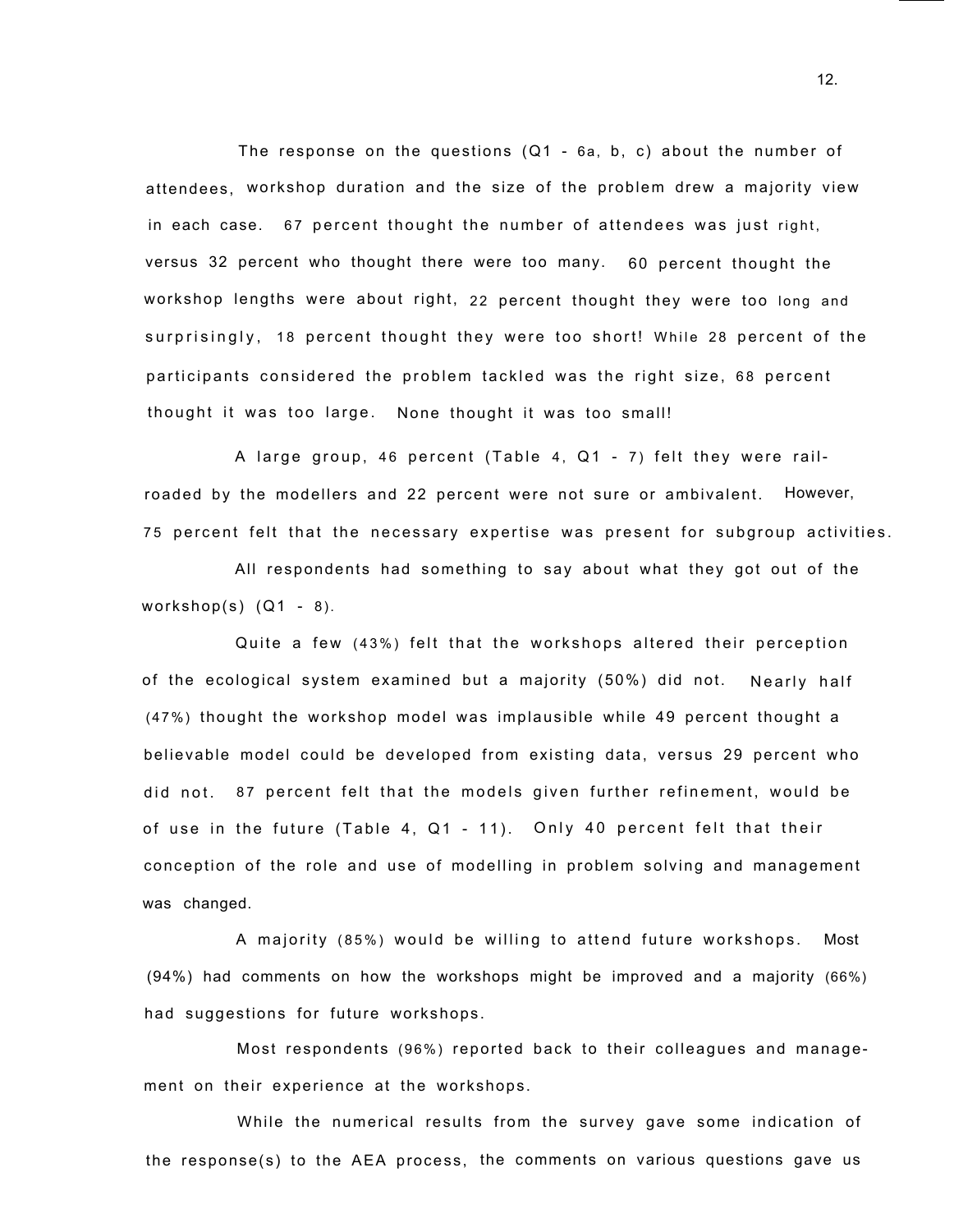| Question                               | Yes      | $\operatorname{\mathsf{No}}$ | $\, ?$             |
|----------------------------------------|----------|------------------------------|--------------------|
| $\begin{array}{c} 7a \\ b \end{array}$ | 46<br>75 | 32<br>13                     | 22<br>$12$         |
| 8                                      | 100      | $\pmb{0}$                    | $\pmb{0}$          |
| $\boldsymbol{9}$                       | 43       | 50                           | $\boldsymbol{7}$   |
| 10a<br>$\mathsf b$                     | 41<br>49 | $47\,$<br>${\bf 29}$         | $12\,$<br>22       |
| 11                                     | 87       | $\boldsymbol{9}$             | $\overline{4}$     |
| 12                                     | $40\,$   | 51                           | 9                  |
| 13                                     | 85       | $10$                         | 5                  |
| 14                                     | 94       | $\,6\,$                      | $\pmb{\mathsf{O}}$ |
| 15                                     | 66       | 29                           | $\mathbf 5$        |
| 16                                     | 96       | $\overline{\mathbf{4}}$      | $\pmb{0}$          |

TABLE 4. Responses by Percent to Questions 7 Through 16 on Questionnaire 1.

more insight into the impact of the workshops.

Asked 'what did you get out of the workshop?', the responses could be lumped as follows:

- (i) An appreciation of the complexity of problems facing Great Lakes fishery agencies.
- (ii) A recognition of the need for an overview, a top down analysis, so that priorities can be set.
- (iii) The AEA process offered an effective means of tackling problems to identify data and concept needs, and evaluating policy options.
- (iv) The recognition of the power of communication in depth among managers, researchers, policy-makers , etc.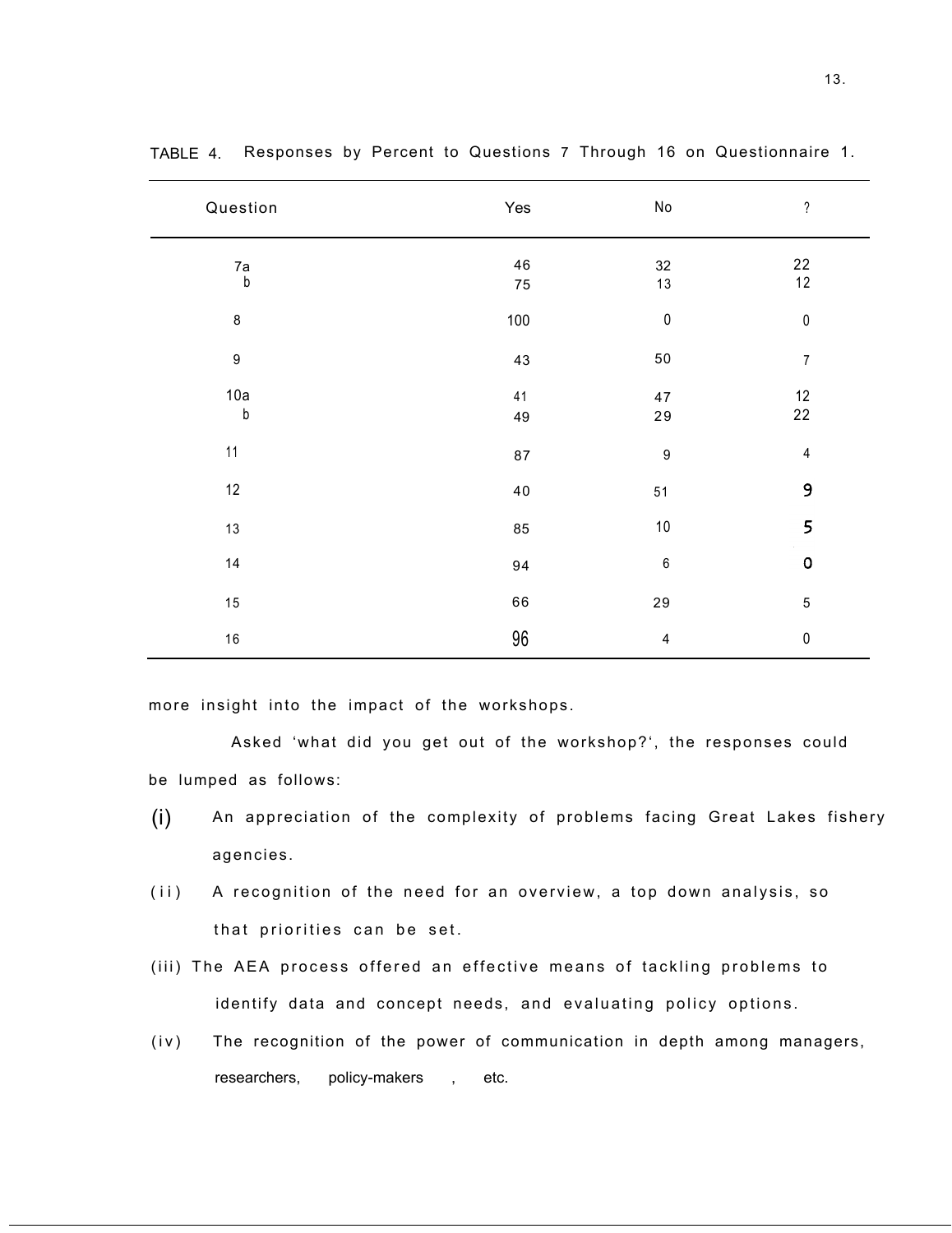- (v) An appreciation of the techniques of modelling resulting from hands-on exposure.
- (vi) Recognition of the need to get good functional descriptions of systems and to get good useful data.
- (v ii) A minority expressed concern about the lack of model real ism and applicability, and a frustration with the process.

Responses to question 9 - 'Did participation in the workshops change your perception of the ecological system examined?'- echoed those to the previous question, to some extent. Some of the key responses were as follows:

- (i) Realisation that models can be built.
- (ii) The importance of forage in most situations.
- (iii) The lack of key data e.g. Lamprey abundance.
- (iv) Recognition that these are multi-resource management problems and that the actions of many agencies do have an impact.
- (v) The importance of looking at processes, e.g. Predator/Prey, Lamprey parasitism.
- (vi) The gaining of an overview and an understanding of a large problem.

In response the question 10 - 'Was the workshop simulation model plausible? If not, do you think a 'believable' model could be developed from existing data?', many felt that substantial improvement was feasible with existing data but also that the insights of these preliminary models **i**dentified substantial research needs.

Most felt that 'the models, given further refinement, would be of use in the future' (Q1 - 11) to:

(i) Examine arrays of policy options, e.g. Integrated Lamprey Management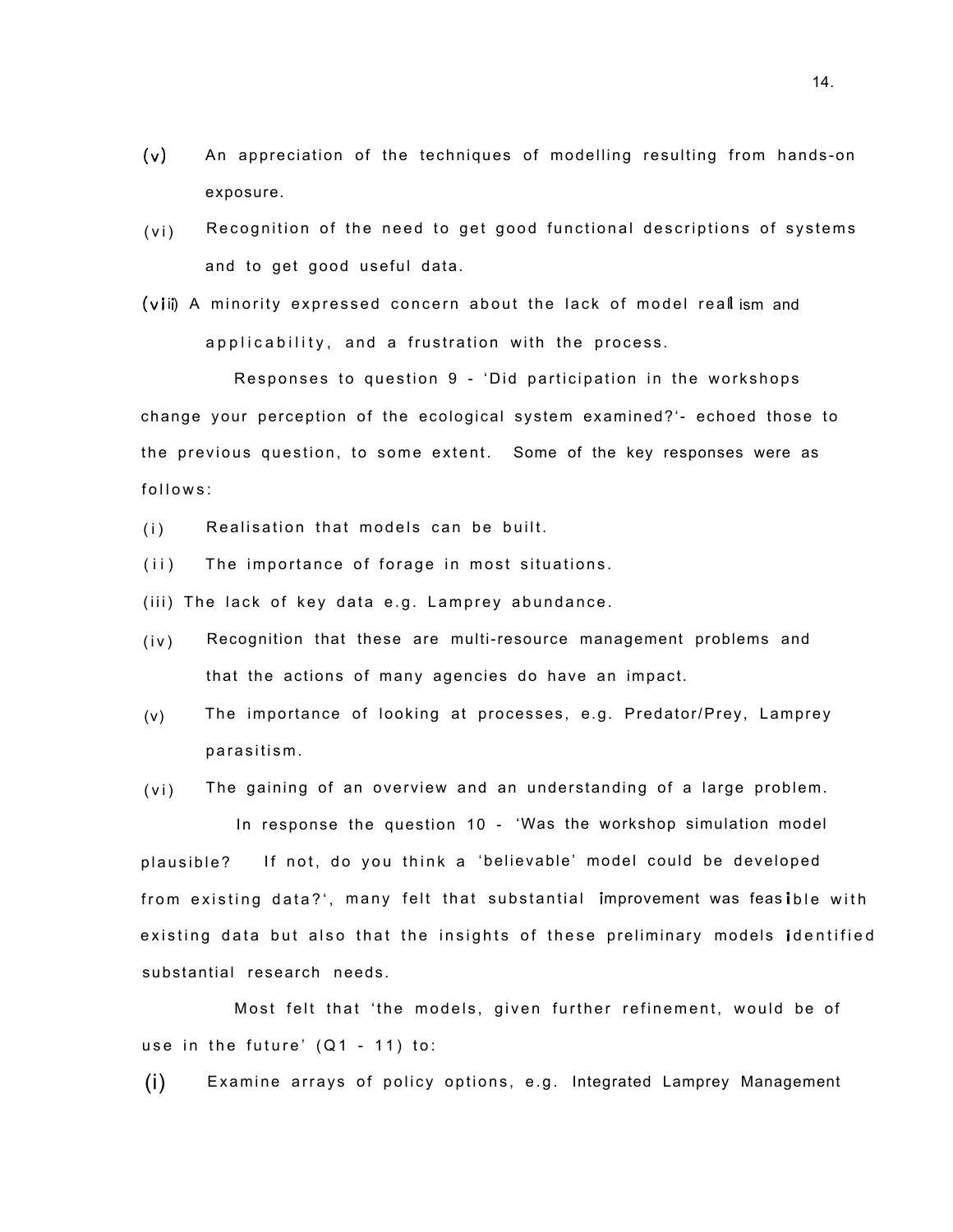with several control methods, Stocking policies vs. forage, fishing.

- (ii) Teaching people about complex systems, promoting an appreciation of complexity and effects of interactions.
- (iii) To aid the management decision-making process.
- (iv) To focus and direct research and identify critical data needs.

Most did not think that the workshop altered their 'conception of the role and use of modelling in problem solving and management'  $(Q_1 - 12)$ . However comments suggested AEA workshops had modified the views of both proponents and sceptics of modelling. For some, modelling had to be viewed with greater caution but for many, there was acceptance that a model did provide a clearly defined tool whose strengths and weaknesses could be taken into account when used. Others gained new appreciation of AEA as a forum for exchange of ideas.

Most respondents had suggestions as to how the workshops might be improved  $(Q1 - 14)$ :

- (i) There needed to be better scoping of the workshop problem at the onset and problems should be smaller, i.e. bounded more ruthlessly.
- (ii) More data gathering and analysis before the workshop convenes to make sure the right stuff is available.
- (iii) Use a split session, allowing more time for model construction but do it in such a way that there is greater participation by participants.
- (iv) A more rigorous analysis of alternate conceptual approaches, e.g. Disk equation vs. Bioenergetics.
- (V) Smaller groups to go with smaller problems.
- (vi) Put more emphasis on communication and try to ensure there are more policy-makers and fewer observers.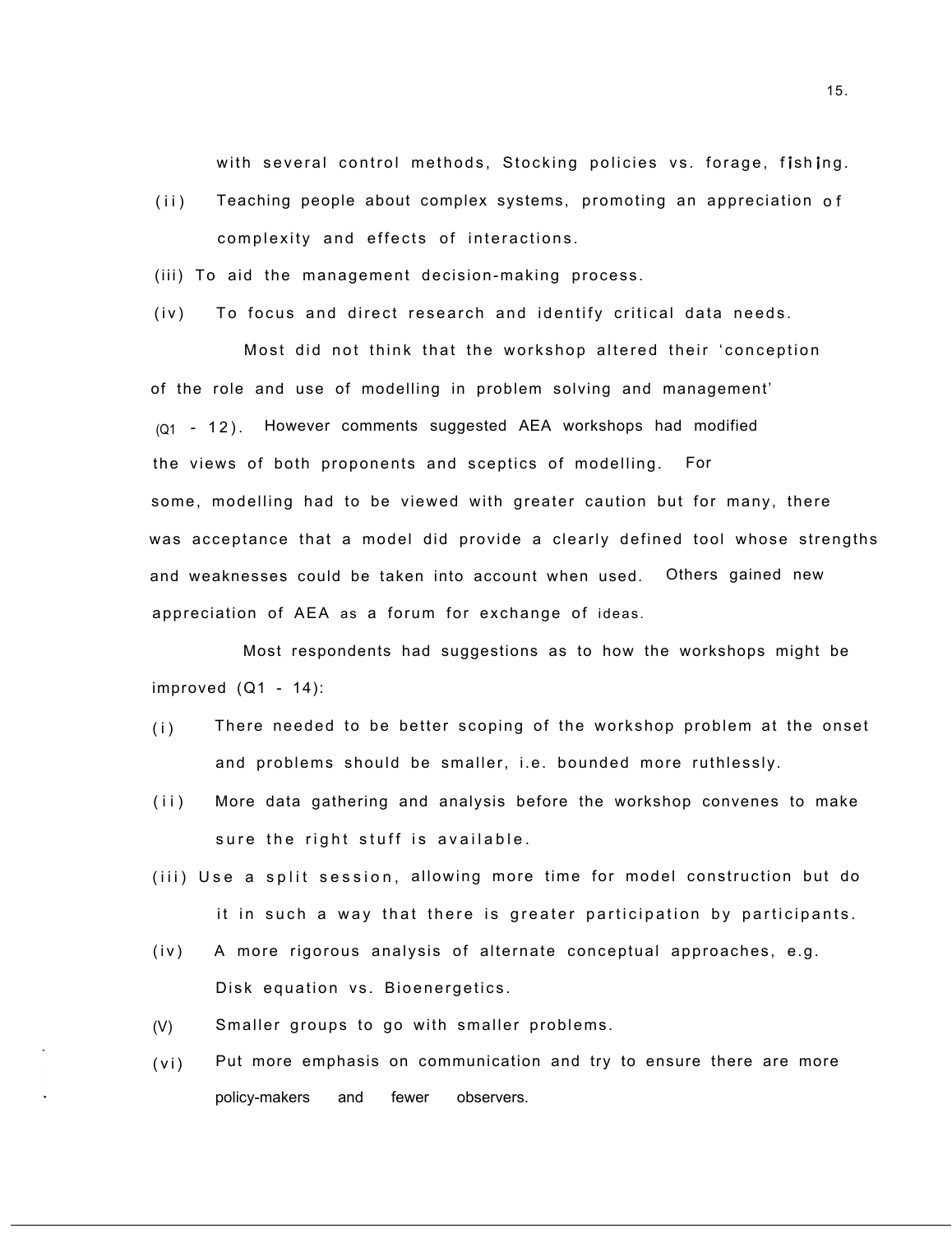- (vii) Use the full iterative process envisaged by AEA, a simple model is succeeded, after a due interval for new data gathering and analysis, by a better model.
- (viii) More gaming with the model and a clearer definition of the testable hypotheses that must be pursued if resolution of a prob lem is to be clarified.

Topics suggested for further workshops (Q1 - 15) inc luded:

- (i) Habitat conflicts.
- (ii) Salmonid Lamprey interactions.
- (iii) Lampreys in specific areas, e.g. St. Mary's River, Lake Ontario.
- (iv) Percids in Lake Erie again.
- $(v)$  Cold water species (indigenous vs. exotic) and predator-prey.

(vi) Forage capacity to support stocked fish.

- (vi i) Fish population genetics.
- (viii) Impact of toxics/contaminants.
- $(ix)$  Sport fishing economics vs  $(V)$
- (x) Allocation/Stocking.
- (xi) Lamprey control strategies.
- (xi i) Strategic management plans.

#### Questionnaire 2

We received 17 of 27 questionnaires sent to clients but it needed a second mailing because of a poor response to the first. The numerical results produced some insight into agency views (Table 5). Less than half had been invited to a scoping session or workshop, All were aware . of the AEA application and all but one knew of GLFC's financial support. All but two had had feedback from individuals exposed to AEA. On question (Q2 - 5), the majority thought AEA has potential for management, classification, planning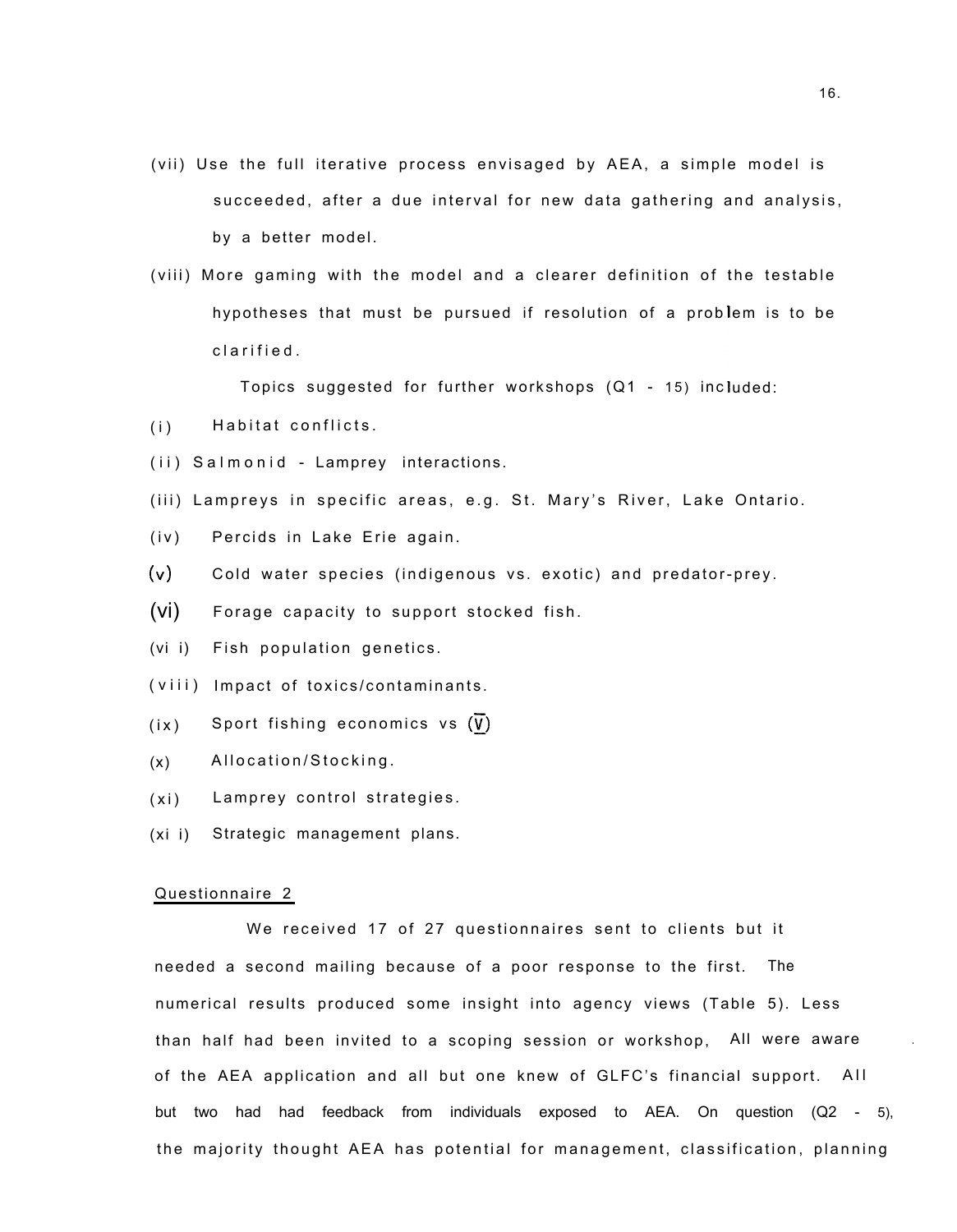and communication roles. All thought the AEA process was at least useful and one thought it essential. A majority thought that GLFC should continue to promote the use of AEA and less than half offered alternatives for consideration. Again, most thought AEA had a role in the development of Lake 'Management Plans. Almost half of the respondents indicated that there was some effort to take advantage of AEA in their agency. 71 percent offered comments on AEA.

| Percentage       |                                       |                                       |                         |
|------------------|---------------------------------------|---------------------------------------|-------------------------|
| Yes              | No                                    | $\overline{\phantom{a}}$              |                         |
| $\frac{35}{47}$  | 59<br>47                              | $\begin{array}{c} 6 \\ 6 \end{array}$ |                         |
| 100              | $\pmb{0}$                             | $\pmb{0}$                             |                         |
| 94               | $\,6\,$                               | $\pmb{0}$                             |                         |
|                  |                                       |                                       |                         |
| 88<br>94         | $\begin{array}{c} 0 \\ 6 \end{array}$ | $\,6\,$<br>$\overline{6}$             |                         |
| $82\,76$         | $\,6\,$                               | $12\,18$                              |                         |
|                  |                                       |                                       |                         |
| ${\bf 88}$<br>42 | $\,6\,$<br>29                         | $\,6$<br>29                           |                         |
| 88               | $\pmb{0}$                             | $12\,$                                |                         |
| $47\,$           | 29                                    | 24                                    |                         |
| 71               | $12\,$                                | $17$                                  |                         |
|                  |                                       | 94 (useful)                           | $\sim$<br>6 (essential) |

TABLE 5. Results of Questionnaire 2 - Client Survey.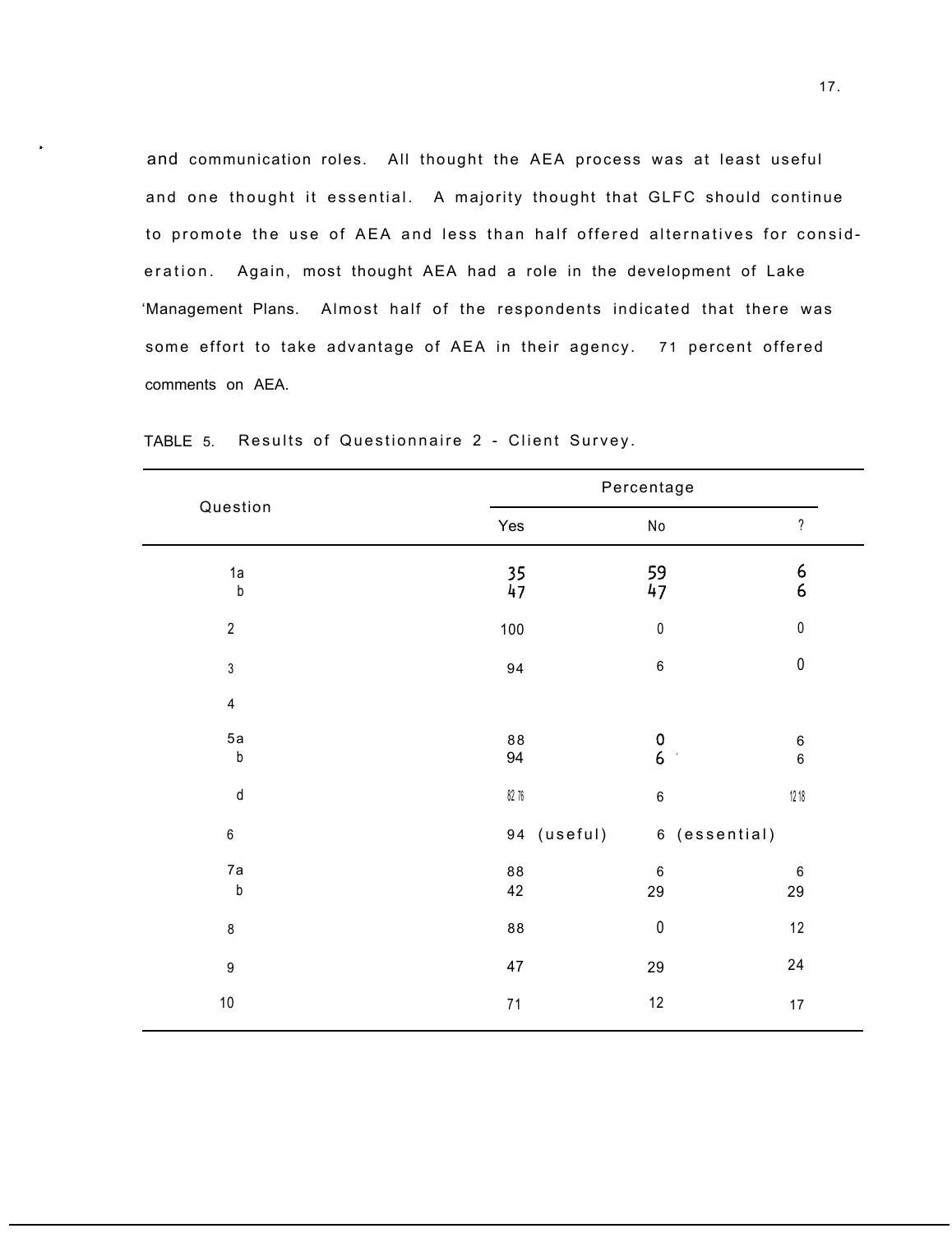The comments offered by clients can be summed up fairly easily. The primary alternative to AEA seen by clients is interagency technical committees. Some looked for variants of AEA and one suggested the Delphi method. Most clients felt that there was a place for AEA in the development of multi-agency Lake Management Plans, particularly in developing the overview. Some clients said that there was some effort underway in their agency based on AEA. The final client question produced a wide range of comments. Most thought it should be pursued but that the computer aspect should be de-emphasized and the follow through strengthened. One comment (12) expressed the viewpoint well - 'if the process is meant to identify research and monitoring needs and priorities, as well as allow evaluation of policies, there should be a follow-up by the workshop sponsors to the agencies with advice and guidance'.

#### Workshop Reports

When this analysis was undertaken, only two of three workshop reports were available. Both reports were sparse. The documentation focussed on the mechanics of each workshop and consisted mostly of lists and technical modelling material. The scoping material was fairly well cove red. Comparative runs of policy scenarios were presented. The Lake Erie report (Spec. Publ. 83-1) concentrated on scenario comparisons and met the policy analysis objectives of AEA more fully.

Both DFO and OMNR have gone on to use AEA workshops to examine their Acid Rain/Fisheries research priorities and to develop a framework for assessment of large scale potential impact. Michigan DNR has used AEA mini workshops for management training purposes.

18.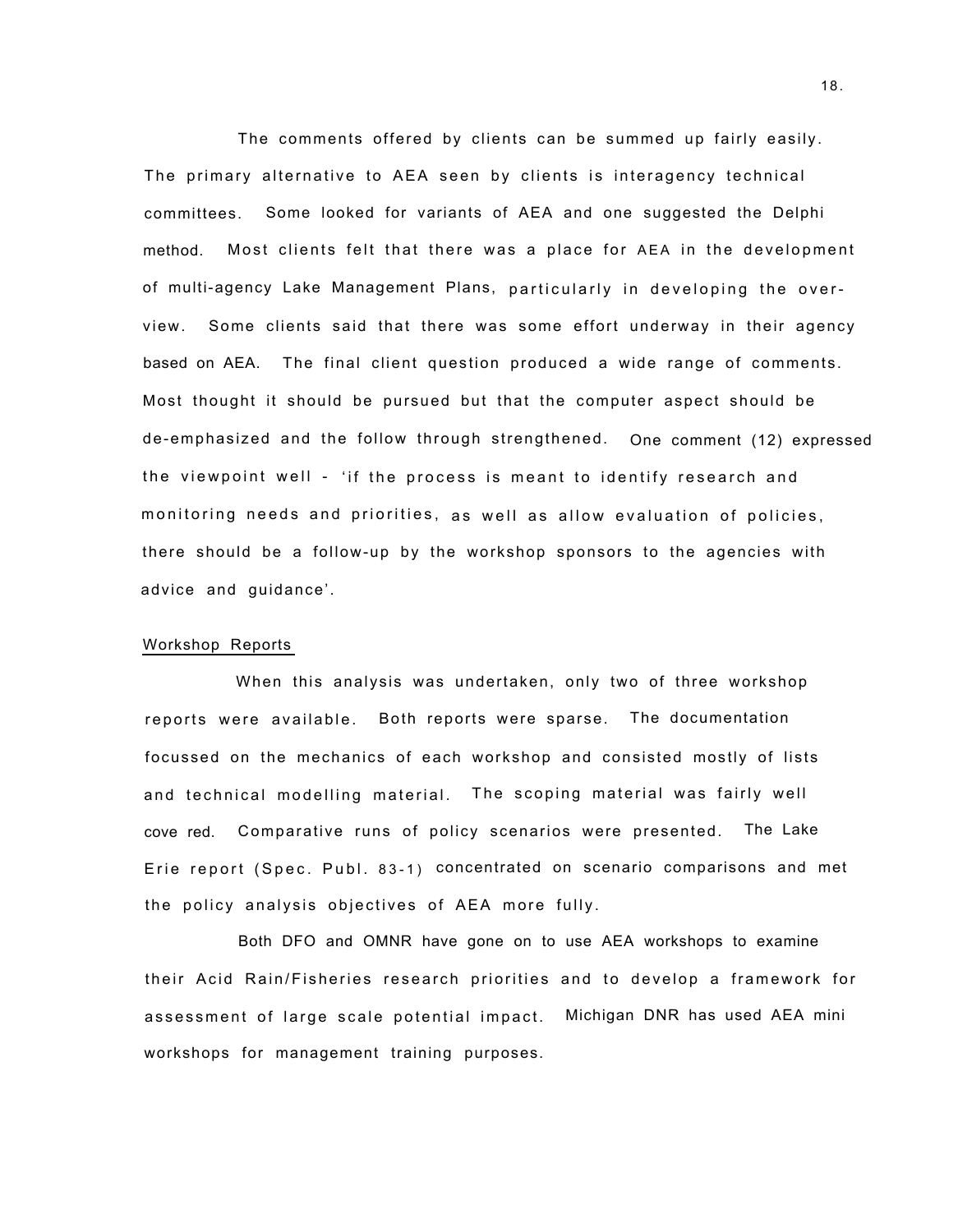#### **DISCUSSION**

The Adaptive Management workshops were first brought to bear on Great Lakes fisheries issues with the intention of exploring management options. As the cycle of workshops progressed, it became obvious that research and assessment planning would derive greatest benefit. Analysis of policy options would have to be deferred until the necessary iterations of alternating workshop and improved information gathering had occurred. This situation did create some confusion.

However, there can be no doubt of the majority support among participants and clients for the past and potential use of AEA methodology. There are also a reasonably unanimous set of recommendations, based on the respondents' comments :

# (1) Tackle smaller problems

This means that the process of problem definition and bounding undertaken in the scoping session must be more ruthless/rigorous.

#### (2) Do more homework

Between the scoping session and the convening of the workshop, greater efforts must be made to ensure that the best data and ideas will be brought to the workshop.

#### (3) Make the participants work harder

Once submodel groups have been formed, participants must be fully invol ved in the submodel definition, construction and especially the testig. Too often participants felt like blood-donors, they gave up ideas and data and never saw them again. I t may al so make more sense to spl it the workshops so that participants are not idle while the actual model assembly is underway though they must be prepared for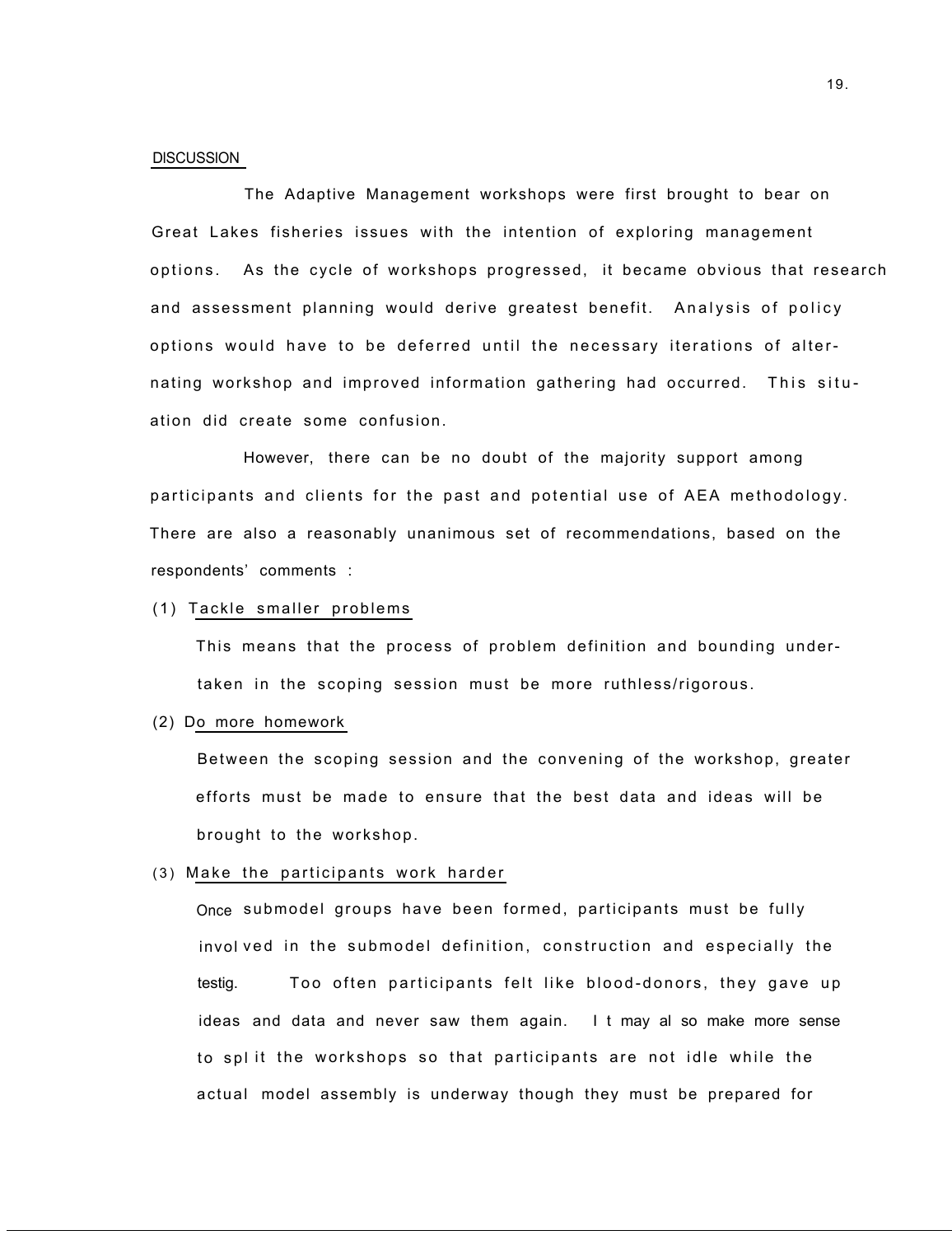impromptu phone consultations when problems arise.

#### (4) Analyse the uncertainties not the model

Too often the final stages of a workshop focussed on gaming without anyone fully appreciating the role of uncertainties or the structure of the overall model. Much of what goes into the model is supposition and the implications of the associated uncertainties are likely more important than the implications of different policies. More recent ESSA AEA workshops elsewhere are emphasizing a rigorous analysis of hypotheses, their imp? ications, evidence for and against, identifying critical test(s) and who will do the tests.

#### (5) Telling the folks back home

Some participants would return to their agencies bubbling with the stimulation generated at a workshop but would have no impact on decision-making in either research planning or management. This can be solved in two ways:

- (a) Formal communication by the Commission of the recommendations derived from an AEA exercise, to the agencies, and
- (b) Promotion of a higher level of commitment on the part of more senior agency staff to act on sound recommendations.

By most accounts the AEA workshops have been highly successful . Any failure lies in part in the lack of follow-through by the agencies. Most recognise that AEA workshops are not a panacea but they do offer a well-founded approach for identifying information needs and priorities, and for evaluating policy options.